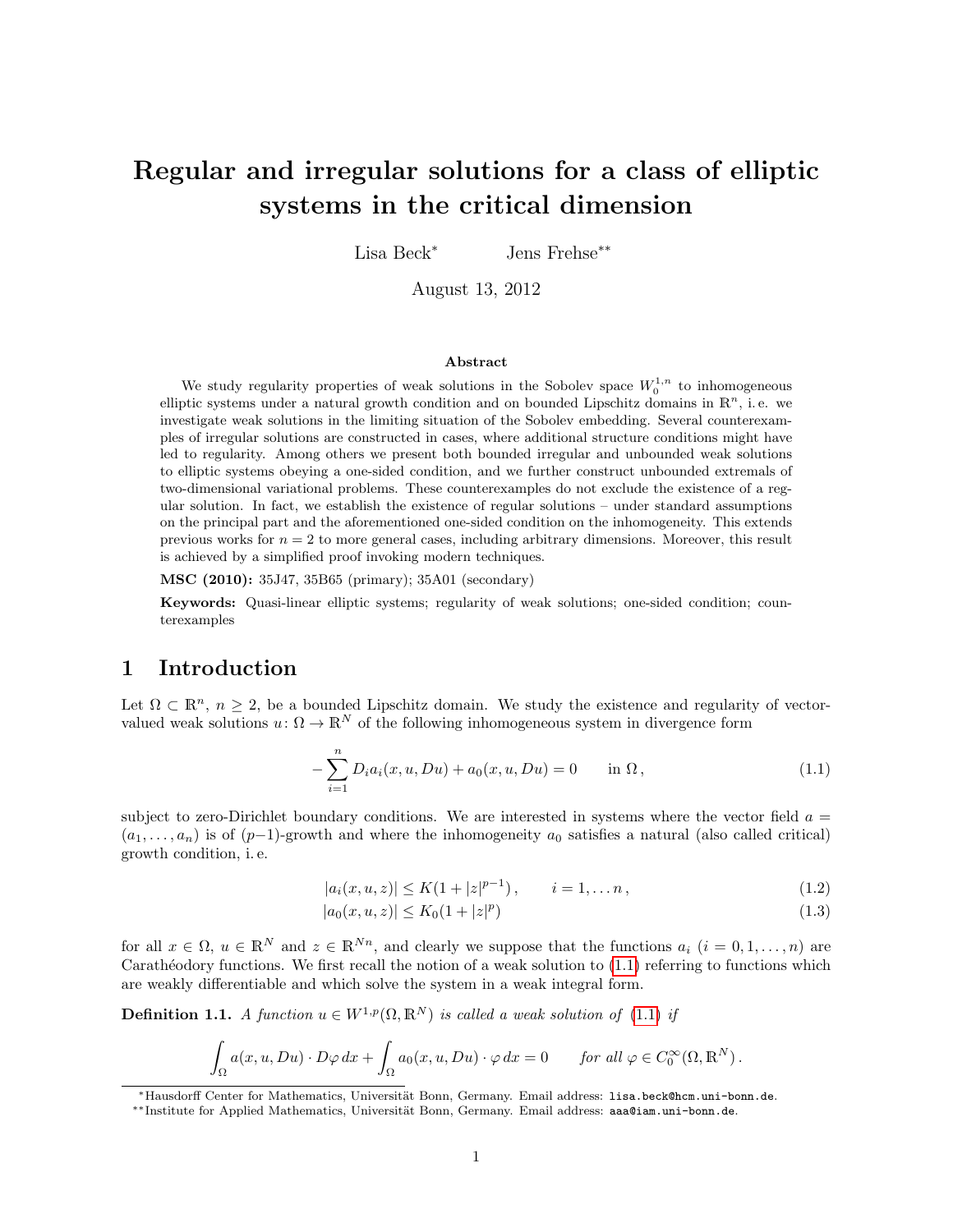By approximation, this identity continues to hold for all functions  $\varphi \in W_0^{1,p}(\Omega,\mathbb{R}^N) \cap L^\infty(\Omega,\mathbb{R}^N)$ . For the investigation of existence and regularity of weak solutions (in the sense of continuity), we may restrict ourselves to the case  $p \in (1, n]$  since the Sobolev embedding immediately implies Hölder continuity with exponent  $1-n/p$  for all function in  $W^{1,p}(\Omega,\mathbb{R}^N)$  with  $p > n$ . We further require corresponding coercivity and ellipticity/monotonicity conditions on the vector field a, see the assumptions  $(2.1)$ – $(2.5)$  for  $p = n$ .

Existence of weak solutions. Concerning the existence of weak solutions to such systems, there are several classical approaches, such as Leray-Schauder theorems or the theory of monotone operators. However, as a consequence of the critical growth assumption on the inhomogeneity, we do not necessarily have that  $a_0(x, v, Dv)$  belongs to the dual space  $W^{-1,p'}(\Omega, \mathbb{R}^N)$  if  $v \in W^{1,p}(\Omega, \mathbb{R}^N)$ . Thus, none of these approaches is directly applicable. Instead, under particular circumstances existence of weak solutions can be established via an approximation process, which shall be discussed in more detail further below. The reason for the interest in systems under the *natural* growth condition [\(1.3\)](#page-0-1) is motivated for example by the minimization of variational integrals of the form

<span id="page-1-1"></span>
$$
w \to \int_{\Omega} F(x, w, Dw) dx \tag{1.4}
$$

among functions  $w \in W^{1,p}(\Omega,\mathbb{R}^N)$ , with an integrand F satisfying a standard p-growth condition. If F is sufficiently regular, each minimizer is a weak solution to the associated Euler-Lagrange system [\(1.1\)](#page-0-0) with

$$
a(x, u, z) := D_z F(x, u, z)
$$
 and  $a_0(x, u, z) := D_u F(x, u, z)$ .

Classical minimization problems with integrand of splitting type, such as  $F(x, u, z) = F_0(x, u)|z|^p$ , naturally lead to Euler-Lagrange systems with inhomogeneities satisfying the natural growth condition [\(1.3\)](#page-0-1). Here, the existence of minimizers follows from the direct method of the calculus of variation, combined with lower semi-continuity properties of the functional (implied by a suitable convexity assumption on  $F$ ).

Regularity of weak solutions. We are further interested in the regularity properties of weak solutions. In the vectorial case  $N > 1$  with  $p < n$ , there are many examples of variational and non-variational systems with irregular solutions, see e.g. the example of Giusti and Miranda [\[16\]](#page-23-0) and its modification in [\[1\]](#page-22-0). In particular, for  $p = 2$  and  $n \ge 3$  Nečas [\[32,](#page-23-1) [18\]](#page-23-2) gave examples where F depends only on the gradient variable (hence  $a_0 = 0$ ) and where the solution is only Lipschitz, but not of class  $C<sup>1</sup>$ . Moreover, the paper of Šverák and Yan [\[36\]](#page-24-0) contains, among many other cases, an integrand  $F(z)$  for  $p = 2, n \geq 5$ , where the solution is even unbounded. Thus, we can expect only partial regularity for weak solutions, even for homogeneous systems with  $a_0 = 0$ . An elaborate overview on partial regularity theory for such systems can be found in Mingione's survey article [\[30\]](#page-23-3). In order to obtain full regularity results, we are forced to make some further restriction on the systems under consideration. One idea is to stay "close" to a critical setting. This might refer to the structure of the vector field  $a$ , in the sense that it is of a very particular structure (which allows for example to use techniques known from the scalar case), see e. g. [\[35,](#page-24-1) [22\]](#page-23-4), or that the growth of the vector field is coupled to the space dimension  $(p = n)$ , in the sense that Sobolev's embedding almost gives the desired result (note  $W^{1,n} \subset BMO$ , and we have the embedding  $W^{1,n+\varepsilon} \subset C^{\alpha}$ for some  $\alpha > 0$  iff  $\varepsilon > 0$ ). We now provide a general heuristic of both approaches (always restricting ourselves to systems with inhomogeneity of natural growth), explain how several different settings are related and which results are expected. We here neither aim at a complete description of the results known in literature, nor do we go into too much detail.

Diagonal structure condition. We start by discussing one research direction related to a special structure condition, namely the case where the principal part is diagonal, i.e.  $a_i^{\alpha}(x, u, z) = A_{ik}(x)z_k^{\alpha}$ (in particular, we here deal with  $p = 2$ ). For such systems, the coupling between the different vectors of the solution takes place only via the inhomogeneity. However, we need further assumptions on the inhomogeneity, as we can easily see by the following well-known example.

<span id="page-1-0"></span>**Example 1.2.** Let  $n = N \ge 3$ . The function  $u(x) = x/|x| \in W^{1,2}(B_1^n(0), \mathbb{R}^n) \cap L^{\infty}(B_1^n(0), \mathbb{R}^n)$  is a weak solution to the system  $-\Delta u - u|Du|^2 = 0$  in  $B_1^n(0)$ .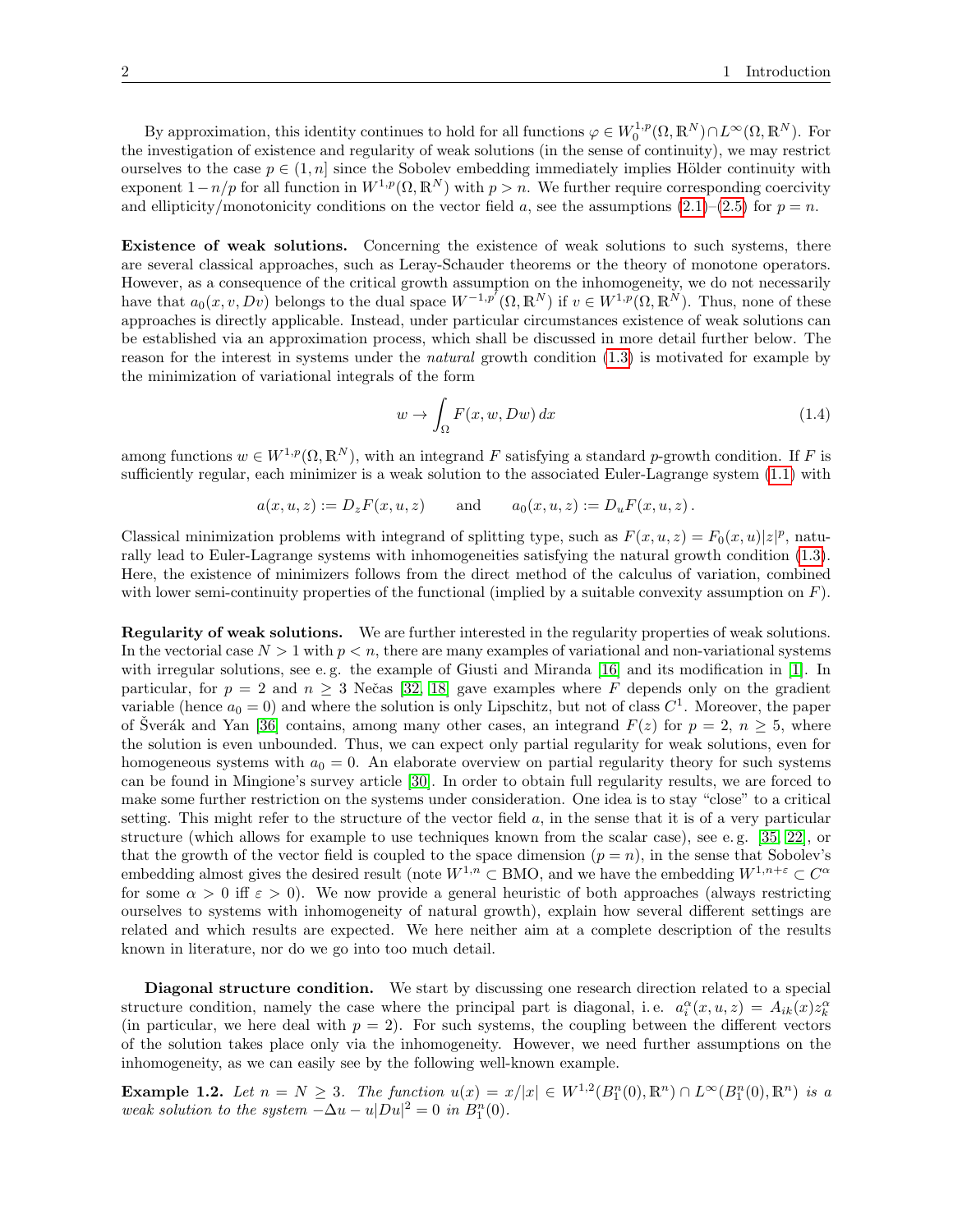This elliptic system is solved by any critical point for the minimization of the Dirichlet energy among all maps from the unit ball  $B_1^n(0)$  into the unit sphere  $\partial B_1^n(0)$ . Note that, although the vector field a and the boundary values are smooth, at least one solution develops a discontinuity since the inhomogeneity in some sense dominates the Laplacean. A possible condition how to prevent such irregularities is to limit the growth of the inhomogeneity  $a_0$  in terms of the ellipticity of the principle part a

$$
a(x, u, z) \cdot z \ge \nu |z|^p \,, \tag{1.5}
$$

and possibly of the  $L^{\infty}$ -norm of the solution itself. In this regard there are several possibilities to manage such inhomogeneous systems.

- $(I_1)$  smallness condition on the solution u:  $K_0||u||_{L^{\infty}(\Omega,\mathbb{R}^N)} < \nu;$
- $(I_2)$  angle condition: there exists  $\theta \in [0, \frac{\pi}{2})$  such that  $a_0(x, u, z) \cdot u \ge |u||a_0(x, u, z)| \cos \theta$ ;
- (I<sub>3</sub>) one-sided condition:  $a_0(x, u, z) \cdot u \geq -\nu_0 |z|^p$  for some  $\nu_0 < \nu$ ;
- $(I_4)$  two-sided condition:  $a_0(x, u, z) \cdot u \geq -\nu_0 |z|^p$  for some  $\nu_0 \geq 0$  such that  $\nu_0 + K_0 \|u\|_{L^{\infty}(\Omega, \mathbb{R}^N)} < 2\nu$ .

We first observe that the angle condition  $I_2$  roughly means that the perturbation  $a_0(x, u, Du)$  and the solution u point in the same direction. This is for example satisfied for systems of the form  $a_0(x, u, z) =$  $b(x, u, z)u$  with some non-negative, scalar  $b(x, u, z)$ . Furthermore,  $I_2$  implies the one-sided condition  $I_3$ , and  $I_3$  will be one of the main interests for the present paper. Also  $I_1$  usually implies  $I_3$  (taking into account the fact that  $I_3$  is employed for u equal to the weak solution only). As we will discuss below,  $I_1$  has an huge advantage for the proof of regularity properties of such solutions. However, since it is a condition on the solution itself, in practice it is in general not possible to show existence of such solutions.

The investigation of the regularity properties for weak solutions to diagonal systems has a long history. First results can be found in the book of Ladyzhenskaya and Uralt'seva [\[24\]](#page-23-5). Then it was shown by Hildebrandt, Widman and Wiegner [\[19,](#page-23-6) [39,](#page-24-2) [38\]](#page-24-3) that  $n \geq 3$  and  $I_1$  imply Hölder continuity of a given weak solution (and in the scalar case actually any bounded solution is regular). A generalization under condition  $I_4$  was then given in [\[20\]](#page-23-7), and a proof based on a geometric approach in [\[6\]](#page-23-8). Also the condition  $I_3$  seemed promising since some tools from the scalar theory are available. However, only in the twodimensional case  $n = 2$ , Hölder continuity of all bounded weak solutions is obtained [\[41\]](#page-24-4) (and smallness of boundary values gives a priori estimate of the  $C^{\alpha}(\Omega, \mathbb{R}^{N})$ -norm), and an example of Struwe [\[33\]](#page-23-9) – again with the Laplace operator as principal part – shows that this is not the case for  $n \geq 3$ . Moreover, these results are optimal in the sense that we cannot allow  $K_0||u||_{L^{\infty}(\Omega,\mathbb{R}^N)} = \nu$  or  $\nu_0 = \nu$ , which is obvious from the above Example [1.2](#page-1-0) for  $n \geq 3$  and a modification of the counterexample [\[7\]](#page-23-10) for  $n = 2$ , see also [\[19,](#page-23-6) [28\]](#page-23-11).

In this context it is also worth mentioning the connection between interior regularity results for bounded solutions and Liouville-type theorems, cf. [\[9,](#page-23-12) [29\]](#page-23-13), i. e. generalizations of Liouville's copacetic theorem stating that a bounded harmonic function in  $\mathbb{R}^n$  is actually constant. Accordingly, we say that the system [\(1.1\)](#page-0-0) has the Liouville property if any bounded function which is a weak solution on every bounded domain is constant. As above, the conditions  $I_1$  or  $I_4$  imply the Liouville property – for  $N = 1$ without the smallness assumption on the  $L^{\infty}$ -norm of the solution – and are sharp, see [\[21\]](#page-23-14). The condition I<sub>3</sub> instead implies the Liouville property only for  $n = 2$ , but cannot be expected for  $n \geq 3$  and  $N > 1$ (not even with  $\nu_0 = 0$ ), see [\[28\]](#page-23-11).

Systems of variational structure. We next discuss briefly another particular structure condition, namely that the system (not necessarily diagonal) arises as Euler-Lagrange system of the variational integral [\(1.4\)](#page-1-1). Weak solutions then allow the interpretation as critical points. As explained above, the direct method of the calculus of variations leads to the existence of minimizers, for which Morrey [\[31,](#page-23-15) Chapter 4.3] proved Hölder continuity, provided that  $p = n$ . Hence, existence of regular weak solutions is guaranteed. Moreover, for quadratic-type functionals with diagonal coefficients of the form  $F(x, u, z) =$  $A_{ik}(x, u)z_k^{\alpha}z_i^{\alpha}$  Giaquinta and Giusti [\[14\]](#page-23-16) proved that every bounded local minimum is Hölder continuous, for arbitrary  $n \geq 2$ , provided that a corresponding one-sided condition is fulfilled. For more general variational systems (also for inhomogeneities which differ from  $D_uF(x, u, z)$  in a controllable way) the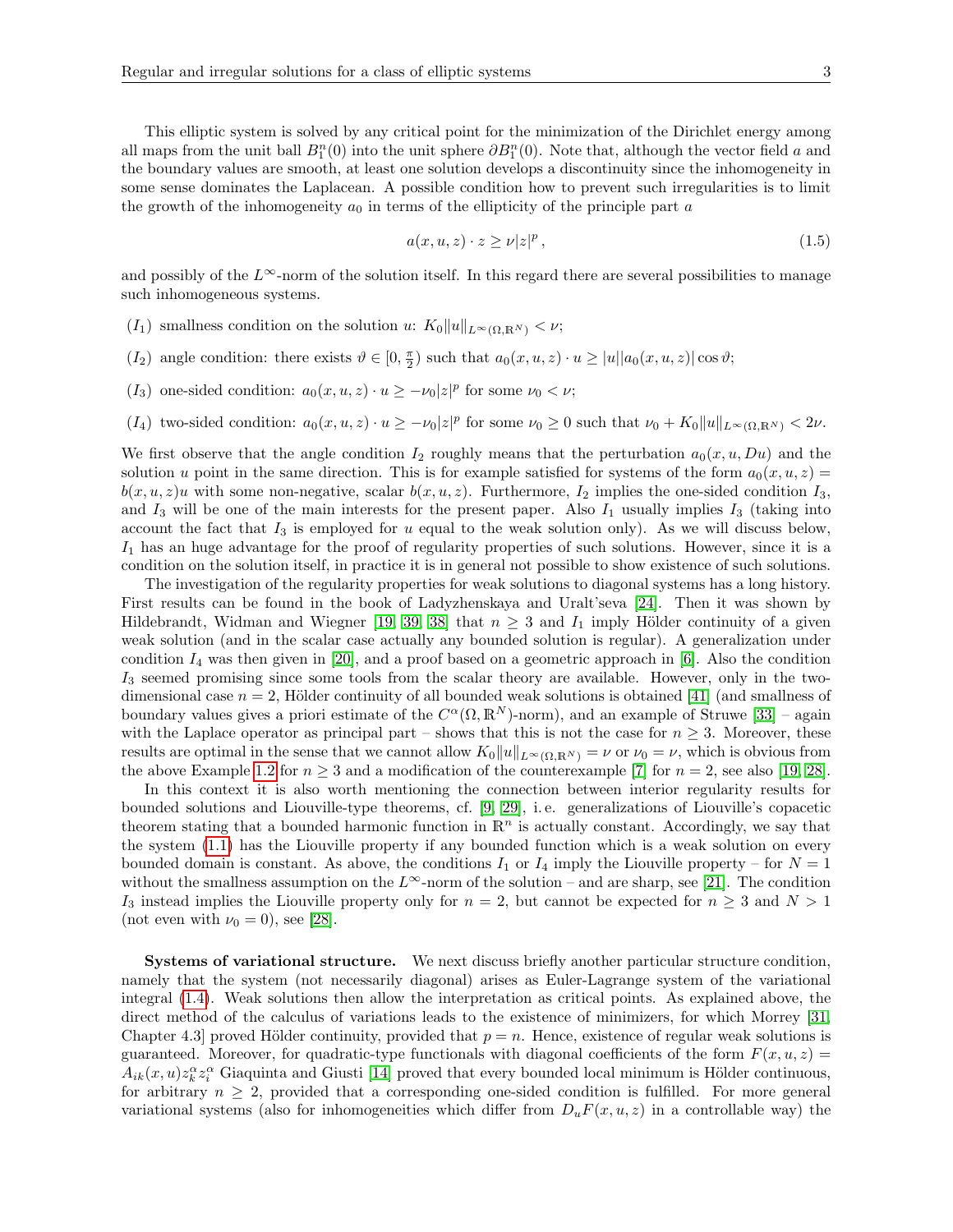existence of a regular solution still holds true for  $n \geq p = 2$  if in addition to the one-sided condition a structure condition on the principle part is assumed, such as a generalized splitting condition, see [\[4,](#page-23-17) [5\]](#page-23-18). It is an interesting, open problem whether all solutions (such as non-extremal solutions of the Euler equation) with smooth data are Hölder continuous, in particular for the two-dimensional case  $n = p = 2$ .

**Non-diagonal systems and**  $p = n$ **.** Let us turn our attention to general non-diagonal systems. As explained above, we consider the critical integrability exponent  $p = n$ . In this situation some results are available in the literature, requiring additional conditions. For example, under a more restrictive smallness condition than  $I_1$ , continuity of the solution is obtained, see [\[17\]](#page-23-19). Furthermore, under the onesided condition  $I_3$ , which is of central interest here, the existence of one regular solution was obtained by the second author [\[9\]](#page-23-12) for the two-dimensional case  $n = 2$ .

<span id="page-3-0"></span>**Theorem 1.3** ([\[9\]](#page-23-12)). Let  $\Omega \subset \mathbb{R}^2$  be a Lipschitz domain and assume that the structure assumptions [\(2.1\)](#page-4-0)-[\(2.5\)](#page-5-0) and the one-sided condition [\(2.6\)](#page-5-1) below are fulfilled. Then the elliptic system [\(1.1\)](#page-0-0) has a weak solution  $u \in C^{\alpha}(\Omega, \mathbb{R}^N) \cap W_0^{1,2}(\Omega, \mathbb{R}^N)$  for some  $\alpha > 0$ .

The one-sided condition  $I_3$  does not prevent non-uniqueness and there may exist further bounded solutions which are discontinuous, see [\[29\]](#page-23-13). It is obvious from the positive results above that the nondiagonal principal part is indispensable for this dichotomy in the two-dimensional case, and for general  $n > 2$  non-diagonality might at least allow an easier construction of counterexamples.

Our motivation of the present paper is twofold. Our first aim is to provide several examples for the existence of irregular solutions – with different scales for the lack of regularity (bounded and discontinuous or even unbounded) – to different types of elliptic systems. These examples shall be described in the next paragraph concerning the optimality of the regularity results presented here. The second aim is to provide a simplified proof of Theorem [1.3,](#page-3-0) which is achieved by the use of some modern tools. At the same time, we generalize the previous result to arbitrary dimensions  $n = p \geq 2$ , that is, we demonstrate the existence of a regular solution under the one-sided condition  $I_3$ .

<span id="page-3-1"></span>**Theorem 1.4.** Let  $\Omega \subset \mathbb{R}^n$  be a Lipschitz domain and assume that the structure assumptions [\(2.1\)](#page-4-0)– [\(2.5\)](#page-5-0) and the one-sided condition [\(2.6\)](#page-5-1) are fulfilled. Then the elliptic system [\(1.1\)](#page-0-0) has a weak solution  $u \in C^{\alpha}_{loc}(\Omega,\mathbb{R}^N) \cap W_0^{1,n}(\Omega,\mathbb{R}^N)$  for some  $\alpha > 0$ .

We highlight that both previous theorems include an existence result for such inhomogeneous systems under the natural growth condition [\(1.3\)](#page-0-1) with  $p = n$ . As explained at the beginning of this introduction, we do not have an a priori existence result, which then allows us to work directly on such a solution and then prove its regularity a posteriori. Instead, existence and regularity are proved simultaneously. The strategy of proof is to employ a double approximation procedure via variational inequalities and to derive for each of them first local and then uniform Morrey-estimates (with respect to the sequence under consideration), which then are preserved in the limit. Thus, the existence of a Hölder continuous solution follows from an embedding theorem. This line of argument is classical and was for example accomplished in [\[38,](#page-24-3) [9,](#page-23-12) [41\]](#page-24-4). However, the uniform estimates are here established by taking advantage of uniform smallness of the n-energy as a consequence of the Trudinger-Moser inequality (the specific choice  $p = n$  is crucial). In Section [7](#page-20-0) we finally show, how this approximation procedure can be applied in the setting of some particular Bellman-type systems which model discount control problems.

For sake of completeness we note that a similar strategy via a suitable approximation scheme can be accomplished if the angle condition  $I_2$  is supposed. This applies in particular for all  $p \in (1, n]$  and yields (under further assumptions) the existence of a weak solution, but no further regularity result, see [\[40,](#page-24-5) [25,](#page-23-20) [26\]](#page-23-21).

Also here in the non-diagonal setting some Liouville-type results are available, in any dimension  $n \geq 2$ . In the scalar case  $N = 1$  the Liouville property holds for all systems, whereas in the vectorial case  $N > 1$ , this property follows from each of the conditions  $I_1$  and  $I_3$ , see [\[9,](#page-23-12) [28,](#page-23-11) [12\]](#page-23-22).

Sharpness of the regularity results. We next investigate the optimality of the positive results above, pursuing the second aim of the present paper of gaining a better understanding of the regularity results stated above. To this end we discuss several examples presented in Section [3.](#page-5-2)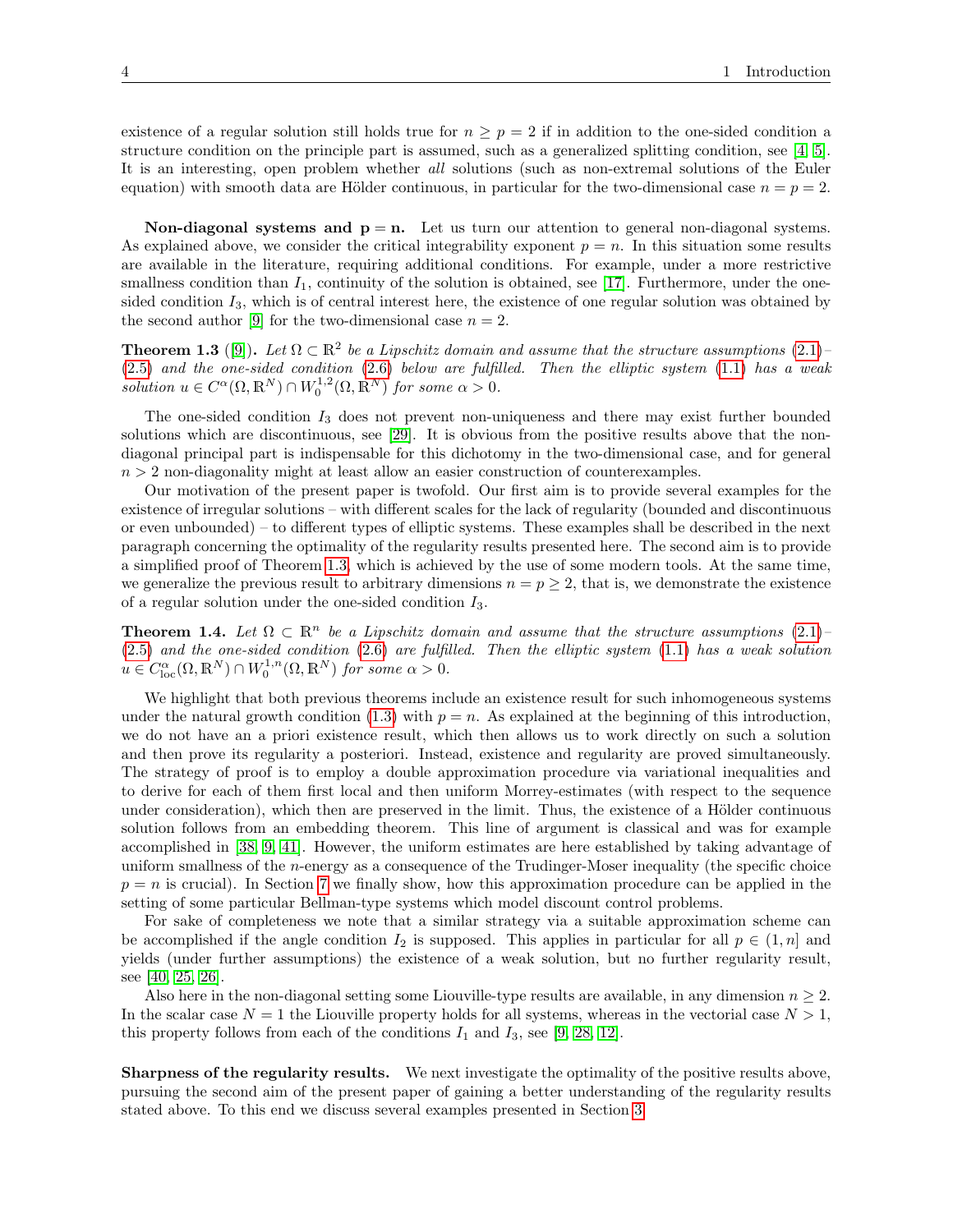We first construct an elliptic system with inhomogeneity of critical growth (satisfying the one-sided condition  $I_3$  or even the angle-condition  $I_2$ ), which admits a discontinuous solution. This shows that the result from Theorem [1.4](#page-3-1) is optimal, in the sense that non-uniqueness and irregular solutions may actually occur.

<span id="page-4-3"></span>**Theorem 1.5.** For every  $n \geq 2$  there exist non-diagonal elliptic systems [\(1.1\)](#page-0-0) which satisfy the structure assumptions  $(2.1)$ – $(2.5)$ , the one-sided condition  $(2.6)$ , and which admit a bounded, irregular solution in some bounded, regular domain  $\Omega \subset \mathbb{R}^n$  with regular boundary values.

This examples still leaves open the possibility that – even though not all solutions are continuous – all solutions might still be bounded. This possibility is ruled out by another examples which shows for a similar elliptic system the existence of an unbounded solution.

<span id="page-4-4"></span>**Theorem 1.6.** For every  $n \geq 2$  there exist non-diagonal elliptic systems [\(1.1\)](#page-0-0) which satisfy the structure assumptions  $(2.1)$ – $(2.5)$ , the one-sided condition  $(2.6)$ , and which admit an unbounded solution in some bounded, regular domain  $\Omega \subset \mathbb{R}^n$  with regular boundary values.

Concerning systems of variational structure we first note that for the scalar case  $N = 1$  examples of integrands F were constructed which are analytic for  $n \geq 3$  and such that the associated Euler-Lagrange equation has an unbounded  $W^{1,p}$ -solution, see [\[8\]](#page-23-23). For the vectorial case, an examples of an integrand  $F$  is known which is discontinuous with respect to the variable  $x$  and such that a bounded discontinuous solution to the Euler system exists for  $p = n = 2$ , see [\[10\]](#page-23-24). These examples violate the one-sided condition (so the scalar example is optimal since a one-sided condition would imply  $L^{\infty}$ -bounds for the solution which in turn would lead to  $C^{\alpha}$ -regularity via the theory of Ladyzhenskaya-Uralt'seva), and moreover, the system in [\[10\]](#page-23-24) is of non-diagonal structure. In the present paper we give an example of a *diagonal* system (in particular, the splitting type condition of the result from [\[5\]](#page-23-18) is satisfied) arising as Euler-Lagrange system of a variational integral [\(1.4\)](#page-1-1) with a regular integrand such that an unbounded extremal exists.

<span id="page-4-5"></span>**Theorem 1.7.** Let  $n \geq 2$ . There exists a diagonal, elliptic Euler system arising from a variational integral with integrand of the form  $F_0(x, u)|z|^2$  with the following properties: the structure assumptions  $(2.1)$ - $(2.5)$ are satisfied (with exponent  $p = 2$  instead of n),  $F_0$  is continuous in x, analytic in u, and the system admits an unbounded weak solution in some bounded, regular domain  $\Omega \subset \mathbb{R}^n$  with regular boundary values.

**Summary.** Summarizing the results for diagonal and non-diagonal systems (with  $p = 2$  and  $p = n$ , respectively) under the assumptions  $I_1$  or  $I_3$  in the vectorial case, we obtain the following table for the vectorial setting:

| setting (with $N > 1$ )         | diagonal $(p = 2)$ |               | non-diagonal $(p = n)$ |     |
|---------------------------------|--------------------|---------------|------------------------|-----|
| result                          |                    |               |                        |     |
| existence of a regular solution |                    | Yes $(n=2)$   |                        | Yes |
| regularity of bounded solutions | Yes                | Yes iff $n=2$ |                        | No  |
| Liouville property              | Yes                | Yes iff $n=2$ | Yes                    |     |

# <span id="page-4-1"></span>2 Structure assumptions

We here collect the assumptions on the vector field a and the inhomogeneity  $a_0$  (already sketched in the introduction). We first assume the following growth assumptions

<span id="page-4-0"></span>
$$
|a_i(x, u, z)| \le K(1 + |u|^q + |z|^{n-1}), \qquad i = 1, \dots n,
$$
\n(2.1)

<span id="page-4-2"></span>
$$
|a_0(x, u, z)| \le K(1 + |u|^q + |z|^n)
$$
\n(2.2)

for some  $q \ge n$  and for all  $x \in \Omega$ ,  $u \in \mathbb{R}^N$ , and  $z \in \mathbb{R}^{N_n}$ . Furthermore, we need some coercivity of the problem, which is one of the essential ingredients in order to prove existence. For ease of notation we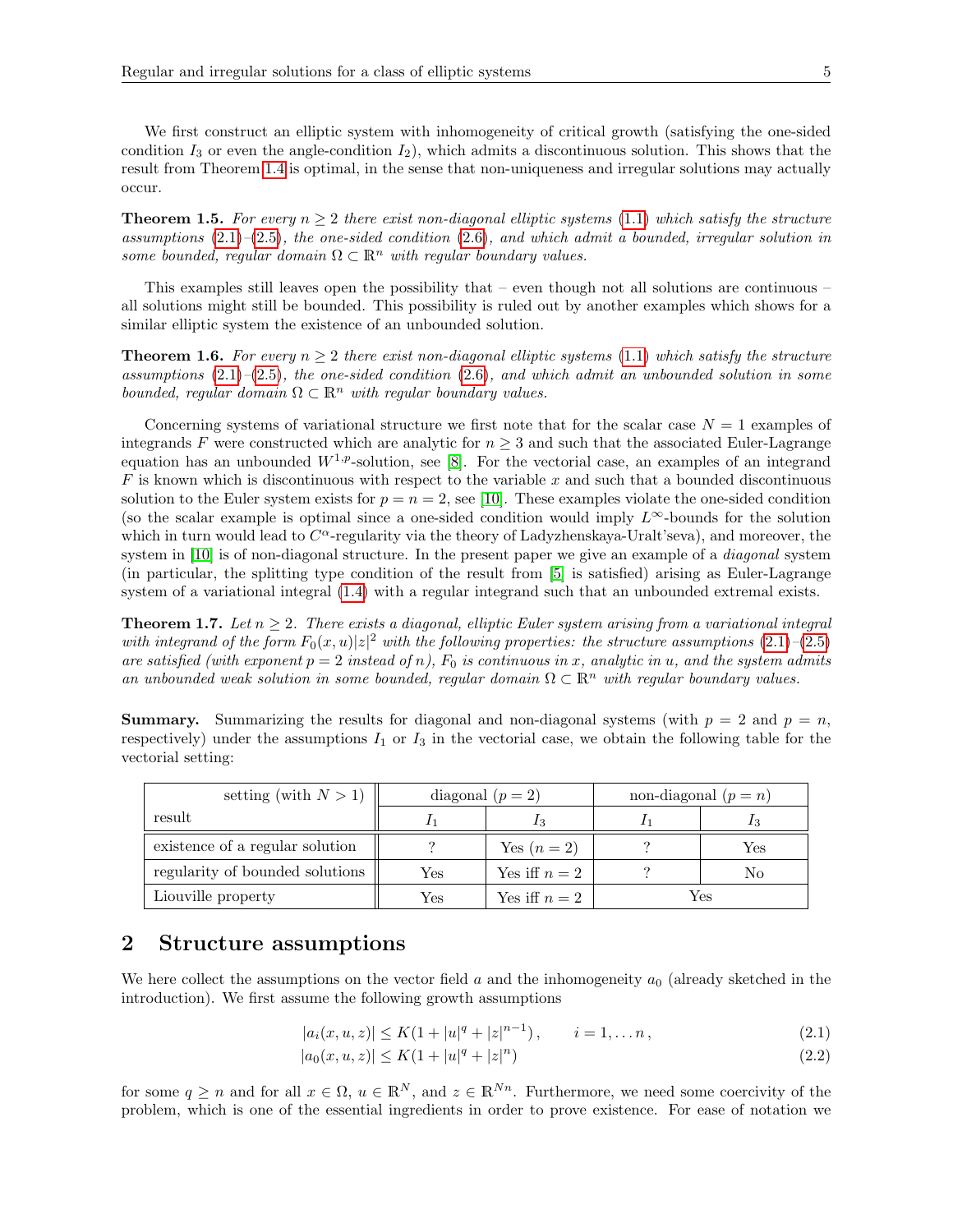introduce

$$
\langle Tu, \varphi \rangle := \langle A(u), \varphi \rangle + \langle B(u), \varphi \rangle := \int_{\Omega} a(x, u, Du) \cdot D\varphi \, dx + \int_{\Omega} a_0(x, u, Du) \cdot \varphi \, dx
$$

for all  $u \in W^{1,n}(\Omega,\mathbb{R}^N)$  and  $\varphi \in L^{\infty}(\Omega,\mathbb{R}^N) \cap W_0^{1,n}(\Omega,\mathbb{R}^N)$ , with the obvious abbreviations. Clearly, the above identity vanishes for all such  $\varphi$ , whenever u is a weak solution to [\(1.1\)](#page-0-0). Our coercivity condition is then expressed in terms of the operator  $T$ , with

<span id="page-5-4"></span>
$$
\langle Tu, u \rangle > 0 \quad \text{as } \|u\|_{W^{1,n}} \to \infty, \, u \in L^{\infty}(\Omega, \mathbb{R}^N) \cap W_0^{1,n}(\Omega, \mathbb{R}^N).
$$
 (2.3)

We also assume the following pseudo-monotonicity condition:

<span id="page-5-5"></span>
$$
\begin{cases}\n\text{if for a sequence } (u_m)_{m \in \mathbb{N}} \in L^{\infty}(\Omega, \mathbb{R}^N) \cap W_0^{1,n}(\Omega, \mathbb{R}^N) \text{ there hold} \\
u_m \rightharpoonup u \text{ weakly in } L^{\infty}(\Omega, \mathbb{R}^N) \cap W_0^{1,n}(\Omega, \mathbb{R}^N) \text{ and} \\
\limsup_{m \to \infty} \int_{\Omega} \left( a(x, u_m, Du_m) - a(x, u_m, Du) \right) \cdot \left( Du_m - Du \right) dx \leq 0, \\
\text{then } u_m \to u \text{ strongly in } W_0^{1,n}(\Omega, \mathbb{R}^N).\n\end{cases} \tag{2.4}
$$

This is a natural condition and for example satisfied if the usual monotonicity of the vector field a (pointwise or in an integral sense) holds. The last assumption on the principal part  $a$  is ellipticity (in integral form)

<span id="page-5-0"></span>
$$
\int_{\Omega} a(x, u, Dw) \cdot Dw \, dx \ge \nu \int_{\Omega} |Dw|^n \, dx - K \int_{\text{spt}w} |u|^q \, dx - K |\text{spt}u \cap \text{spt}w| \tag{2.5}
$$

for all  $u, w \in W_0^{1,n}(\Omega, \mathbb{R}^N)$ . Concerning the inhomogeneity, we finally require an additional one-sided condition of the form

<span id="page-5-1"></span>
$$
a_0(x, u, z) \cdot u \ge -\nu_0 |z|^n - K(|u|^q + 1)
$$
\n(2.6)

for some  $\nu_0 < \nu$  and all  $x \in \Omega$ ,  $u \in \mathbb{R}^N$  and  $z \in \mathbb{R}^{N_n}$ .

## <span id="page-5-2"></span>3 Examples

We start by giving several examples, which demonstrate the sharpness of some positive results concerning the existence of regular solutions. The construction of the various solutions and the associated system are in parts similar. However, in order to have a clearer exposition, we prefer to state the various examples in separate subsections (though not providing full details for the calculations for all of them). In Section [3.1](#page-5-3) we give an example of a system admitting a bounded, but discontinuous solution. This example is then modified in Section [3.2,](#page-7-0) and a discontinuous solution to a system arising from discount control problems is obtained. Section [3.3](#page-9-0) is devoted to the construction of unbounded weak solutions, which is again based on the construction of the first example, but with an additional parameter which for suitable choices is responsible for the emergence of a singularity of the solution. In Section [3.4](#page-12-0) we finally sketch briefly the construction of an elliptic system of variational structure (i. e. as Euler-Lagrange system of a convex variational integral) which admits bounded and unbounded irregular critical points.

### <span id="page-5-3"></span>3.1 Examples with a bounded, irregular solution

Given  $n \geq 2$ , we here provide a family of weak solutions to inhomogeneous *n*-dimensional quasilinear systems of the form [\(1.1\)](#page-0-0), which satisfy all assumptions of Section [2,](#page-4-1) in particular the inhomogeneity satisfies the one-sided condition [\(2.6\)](#page-5-1). The construction of these examples is motivated from [\[7\]](#page-23-10). We study the system

<span id="page-5-6"></span>
$$
\begin{cases}\n-(\Delta_n u)^1 + \lambda (\Delta_n u)^2 = 2|Du|^n (1+|u|^2)^{-1} \left( (1+\alpha^{-1}\lambda)u^1 + (\alpha^{-1}-\lambda)u^2 \right) \\
-(\Delta_n u)^2 - \lambda (\Delta_n u)^1 = 2|Du|^n (1+|u|^2)^{-1} \left( (1+\alpha^{-1}\lambda)u^2 + (-\alpha^{-1}+\lambda)u^1 \right)\n\end{cases} (3.1)
$$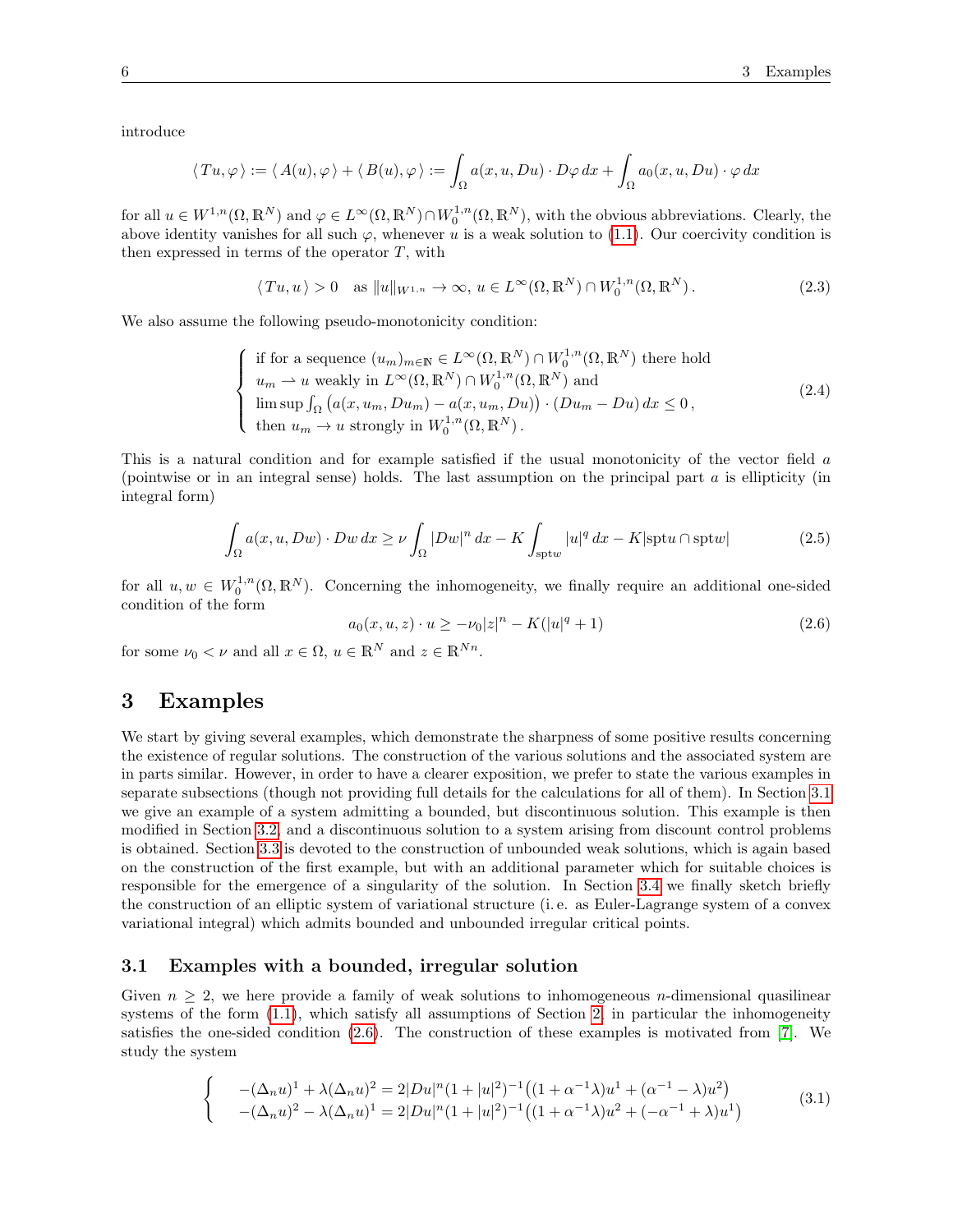in an *n*-dimensional, bounded domain  $\Omega$ , with parameters  $\lambda, \alpha \in \mathbb{R}$ ,  $\alpha \neq 0$ . We recall that the *n*-Laplace operator is defined as a

$$
\Delta_n u = \sum_{i=1}^n D_i (|Du|^{n-2}D_i u)
$$

(and in the two-dimensional case this reduces to the definition of the Laplace operator), with  $(\Delta_n u)^i$ denoting the component functions. In the notation of system [\(1.1\)](#page-0-0), we thus consider coefficients and inhomogeneity given by

$$
a_i(x, u, z) \equiv a_i(z) := |z|^{n-2} (z_i^1 - \lambda z_i^2, z_i^2 + \lambda z_i^1)^t, \qquad i = 1, \dots n,
$$
  
\n
$$
a_0(x, u, z) \equiv a_0(u, z) := 2|z|^n (1 + |u|^2)^{-1}
$$
  
\n
$$
\times ((-1 - \alpha^{-1} \lambda)u^1 + (\lambda - \alpha^{-1})u^2, (\alpha^{-1} - \lambda)u^1 + (-1 - \alpha^{-1} \lambda)u^2)^t
$$

for all  $x \in \Omega$ ,  $u \in \mathbb{R}^N$  and  $z \in \mathbb{R}^{Nn}$ .

<span id="page-6-0"></span>**Lemma 3.1.** The assumptions [\(2.1\)](#page-4-0)–[\(2.6\)](#page-5-1) from Section [2](#page-4-1) are satisfied if  $\alpha \in \mathbb{R} \setminus \{0\}$  and  $\lambda \in \mathbb{R}$  verify the inequalities  $\alpha^{-1}\lambda < -1/2$  and  $(n-2)|\lambda| < 1$ .

*Proof.* The growth conditions  $(2.1)$  and  $(2.2)$  are clear by definition. It is further easy to calculate

$$
a(Du) \cdot Du = |Du|^n
$$
 and  $a_0(u, Du) \cdot u = -(1 + \alpha^{-1}\lambda) \frac{2|u|^2}{1+|u|^2} |Du|^n$ .

Hence, [\(2.5\)](#page-5-0) follows for  $\nu = 1$ , and if  $\alpha^{-1}\lambda < -1/2$  we also get [\(2.3\)](#page-5-4) and [\(2.6\)](#page-5-1). Finally, we have the pointwise monotonicity condition

$$
(a(z) - a(\tilde{z})) \cdot (z - \tilde{z}) \ge c(n)(1 - (n-2)|\lambda|)|z - \tilde{z}|^n,
$$

which implies [\(2.4\)](#page-5-5) if  $(n-2)|\lambda| < 1$ .

**Remark 3.2.** It is easy to check that the Wiegner-Landes' angle condition is satisfied for  $\alpha^{-1}\lambda < -1$ .

We next take a function  $f \in W^{1,1}(\Omega,\mathbb{R}_+)$  which satisfies  $|Df|^n/f^n \in L^1(\Omega)$  and which is *n*-harmonic in  $\Omega \setminus A$  for some set A of  $W^{1,n}$ -capacity zero (note that for  $n > 1$  single points in  $\mathbb{R}^n$  have vanishing  $W^{1,n}$ -capacity). Next we define the function  $u \in W^{1,n}(\Omega,\mathbb{R}^2) \cap L^{\infty}(\Omega,\mathbb{R}^2)$  via

$$
u^{1}(x) = \sin ((n - 1)\alpha \ln f(x)), \qquad u^{2}(x) = \cos ((n - 1)\alpha \ln f(x)).
$$

**Proposition 3.3.** For every  $\alpha, \lambda \in \mathbb{R}$ ,  $\alpha \neq 0$ , and every f given as above the function u is a weak solution to  $(3.1)$  in  $\Omega$ .

Proof. We obtain this proposition by elementary calculations, using in particular the following easy consequences of the definition of the function  $f$ :

$$
D_i u^1 = (n-1)\alpha \frac{D_i f}{f} u^2, \quad D_i u^2 = -(n-1)\alpha \frac{D_i f}{f} u^1 \qquad i = 1, \dots n,
$$
  

$$
|Du|^2 = (n-1)^2 \alpha^2 \frac{|Df|^2}{f^2}
$$
  

$$
(\Delta_n u)^1 = -(u^1 + \alpha^{-1} u^2)(n-1)^n |\alpha|^n \frac{|Df|^n}{f^n}
$$
  

$$
(\Delta_n u)^2 = -(u^2 - \alpha^{-1} u^1)(n-1)^n |\alpha|^n \frac{|Df|^n}{f^n}
$$

in  $\Omega \setminus A$ . This yields immediately that  $(3.1)$  is satisfied in  $\Omega \setminus A$ . Hence, since  $a_i(Du) \in L^{n/(n-1)}(\Omega, \mathbb{R}^2)$ for  $i \in \{1,2\}$  by construction and since A is of vanishing  $W^{1,n}$ -capacity by assumption, we find that u is indeed a weak solution [\(3.1\)](#page-5-6) for all possible choices of  $\alpha, \lambda, f$  as given in the statement, and so the assertion of the proposition is proved. $\Box$ 

 $\Box$ 

.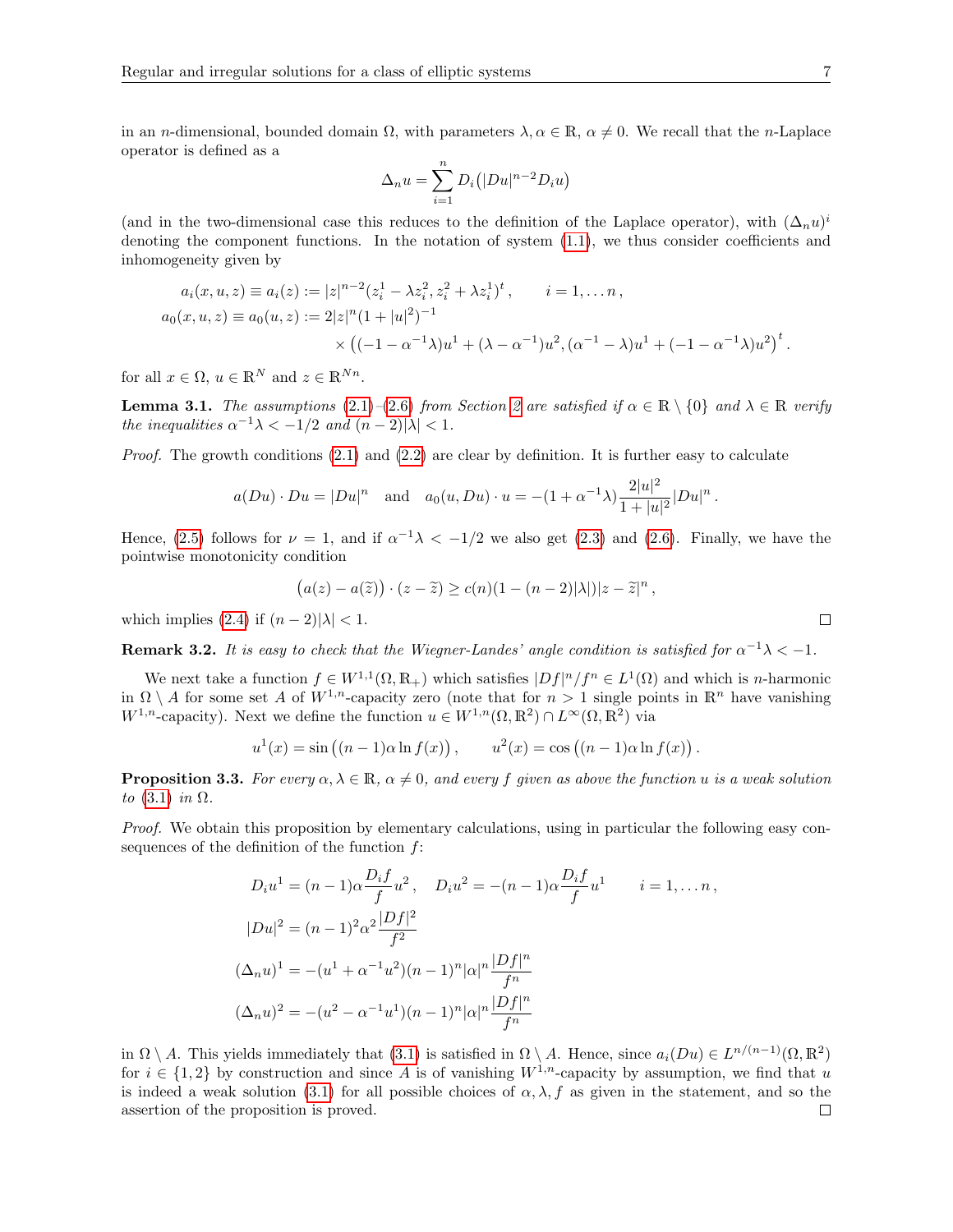**Remark 3.4.** Let  $\Omega = B_{1/e^2}(0) \subset \mathbb{R}^2$  and consider the function  $f = \ln |x|^{-1}$  (harmonic outside of the origin). Then, with  $\alpha = 1$  and  $\lambda = 0$  we recover the example [\[7\]](#page-23-10), and with  $\alpha = 1$  and  $\lambda = -1$  Meier's modification [\[29\]](#page-23-13) of the previous example.

As a consequence of the above construction, we can now prove Theorem [1.5.](#page-4-3)

*Proof of Theorem [1.5.](#page-4-3)* According to Lemma [3.1](#page-6-0) the system  $(3.1)$  satisfies the assumptions  $(2.1)$ – $(2.6)$  for every  $\alpha, \lambda \in \mathbb{R}$  such that  $\alpha^{-1}\lambda < 0$  and  $(n-2)|\lambda| < 1$ . Then the existence of an irregular solution follows by applying the previous proposition with  $\Omega = B_{1/e}(0) \subset \mathbb{R}^n$  and  $f = \ln |x|^{-1}$  (which is *n*-harmonic outside and discontinuous at the origin).  $\Box$ 

**Remark 3.5.** In the statement of Theorem [1.5](#page-4-3) we can obtain zero boundary values on  $\partial\Omega$ , just by modifying the above construction. Multiplying u with a smooth cut-off function  $\eta$  (with  $\eta \equiv 1$  in a neighbourhood of the singularity of f) we can easily calculate that the function un is an irregular solution to an elliptic system with the original principal part and a new inhomogeneity which differs from the original one only by a smooth function.

Remark 3.6. From the previous example we can construct further systems of type [\(3.1\)](#page-5-6) which are solved by the same function u given above. Indeed, using the identity

$$
g^{i}(u, Du) := 2(1 + |u|^{2})^{-1}(u^{1}D_{i}u^{2} - u^{2}D_{i}u^{1}) = -\alpha(n - 1)\frac{D_{i}f}{f}
$$

for  $i \in \{1, \ldots, n\}$ , we can replace the non-diagonal part in the vector field a. Setting for simplicity  $\lambda = -\alpha$ — implying that the one-sided condition is satisfied with  $\nu_0 = 0$  —, it is then easy to check that u also solves

$$
\begin{cases}\n-(\Delta_n u)^1 - 2\alpha \sum_{i=1}^n D_i \left[ |Du|^{n-2} (1+|u|^2)^{-1} u^1 g^i(u, Du) \right] = 2|Du|^n (1+|u|^2)^{-1} (\alpha^{-1} + \alpha) u^2, \\
-(\Delta_n u)^2 - 2\alpha \sum_{i=1}^n D_i \left[ |Du|^{n-2} (1+|u|^2)^{-1} u^2 g^i(u, Du) \right] = -2|Du|^n (1+|u|^2)^{-1} (\alpha^{-1} + \alpha) u^1.\n\end{cases}
$$

Clearly, this system is more involved than the original one, due to the explicit u-dependence in the principal part. However, it might give incitation for the construction of further counterexamples in this context.

**Remark 3.7.** In the two-dimensional case  $n = 2$  we further give the (straightforward) complex reformulation. The function  $w: \mathbb{R}^2 \to \mathbb{C}$  defined as  $w = u^1 + i u^2$  solves

$$
(-1 - \lambda i)\Delta w = 2|Dw|^2(1+|w|^2)^{-1} [(1+\alpha^{-1}\lambda)w + (-\alpha^{-1}+\lambda)iw].
$$

#### <span id="page-7-0"></span>3.2 A counterexample for discount control

The theory of stochastic differential games with infinite horizon leads to diagonal elliptic systems – so called Bellman systems – satisfied by the value function of the players. A standard system including discount control is

<span id="page-7-1"></span>
$$
-\Delta u^{i} + \gamma u^{i} = h^{i}(u)|Du^{i}|^{2} + G(u, Du)Du^{i} - F(u, Du)u^{i} + f^{i}
$$
\n(3.2)

for  $i = \{1, ..., N\}$ , with  $\gamma > 0$ ,  $0 \le F(u, z) \le K|z|^2 + K$ ,  $|G(u, z)| \le K|z| + K$ , and  $f, h \in L^{\infty}$ , cf. [\[2,](#page-22-1) [3\]](#page-22-2). The term "discount control" here refers to the fact that control of the discount factor in the cost functional of the players is admitted. An important open question is the existence of regular solutions (or even of weak solutions). While Wiegner's technique from [\[40\]](#page-24-5) works also in the presence of the term  $G(u, Du)Du^i$ , the term  $h_i(u)|Du^i|^2$  leads to difficulties. From this point of view it is important to know that indeed irregular solutions may occur in the case of the one-sided condition [\(2.6\)](#page-5-1). Nevertheless, the existence of at least one regular solution was worked out for  $n = 2$ , see [\[3\]](#page-22-2), with methods partially similar as in the present paper, and for  $n = p > 3$  and corresponding p-growth assumptions, it is sketched at the end of this paper. For  $n \geq 3$  and  $p = 2$ , the regularity theory for the above system is an interesting open problem.

We now discuss the above mentioned examples of a system related to discount control which admits an irregular solution, but with the difference that the term  $F(u, Du)u^i$  is replaced by a pair  $(T_1, T_2)$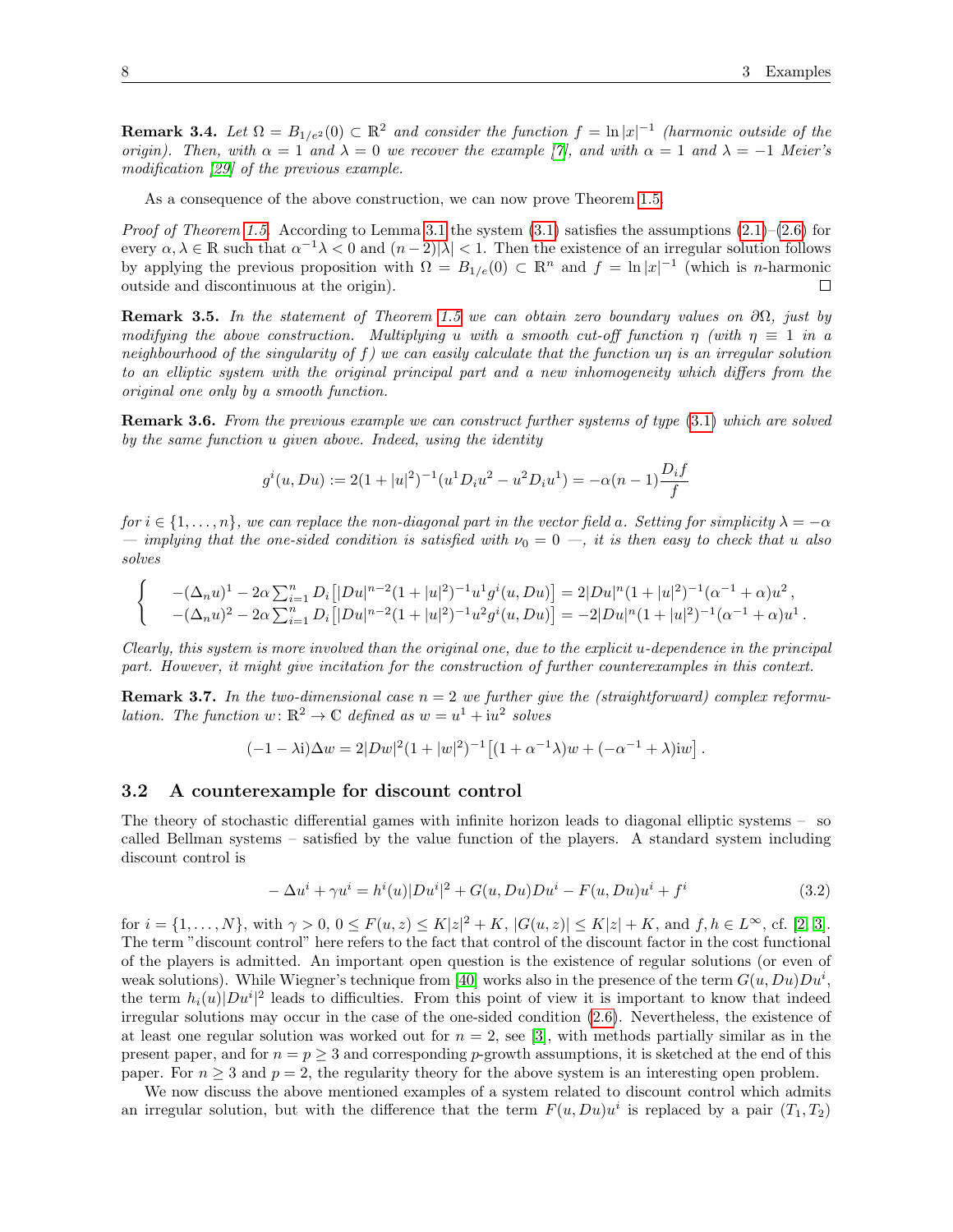satisfying the one-sided condition, but not the angle condition (in fact, we will have  $T_1u^1 + T_2u^2 = 0$ ). Our construction is based on the old example [\[7\]](#page-23-10)

<span id="page-8-0"></span>
$$
\begin{cases}\n-\Delta u^1 = (u^1 + u^2 - 4)|Du|^2 \\
-\Delta u^2 = (u^2 - u^1)|Du|^2\n\end{cases}
$$
\n(3.3)

in  $B_{1/e^2}(0) \subset \mathbb{R}^2$ , which admits the discontinuous, positive solution

$$
u^1(x) = \sin (\ln \ln |x|^{-1}) + 2
$$
,  $u^2(x) = \cos (\ln \ln |x|^{-1}) + 2$ .

The following lemma states that the right-hand side of [\(3.3\)](#page-8-0) can be written in the form of [\(3.2\)](#page-7-1), with  $F(u, Du)u^i$  replaced by  $(T_1, T_2)$  satisfying  $T(v, Dv) \cdot v = 0$ .

<span id="page-8-3"></span>**Lemma 3.8.** Let  $v = (v^1, v^2), g = (g^1, g^2) \in \mathbb{R}^2$ , with  $v^i > 0$  for  $i \in \{1, 2\}$ , and  $z = (z_1, z_2)^t \in \mathbb{R}^{2 \times 2}$ , with  $z_i = (z_i^1, z_i^2) \in \mathbb{R}^2$ . Then the following identity holds

$$
(g1|z|2, g2|z|2) = (\tilde{g}1|z1|2, \tilde{g}2|z2|2) + (T11, T12) + (T21, T22)
$$

with

$$
\widetilde{g}^1 = g^1 + g^2 \frac{v^2}{v^1}
$$
 and  $\widetilde{g}^2 = g^2 + g^1 \frac{v^1}{v^2}$ 

and  $T_i^j$  defined in [\(3.4\)](#page-8-1), [\(3.5\)](#page-8-2) such that  $T_i^1v^1 + T_i^2v^2 = 0$  for  $i \in \{1, 2\}$ .

Proof. We write for the pair of functions

$$
(g1|z|2, g2|z|2) = (g1|z1|2, g2|z2|2) + (g1|z2|2, 0) + (0, g2|z1|2) .
$$

Next, we observe

$$
(g^1|z^2|^2,0) = (T_1^1,T_1^2) + (0,g^1|z^2|^2 \frac{v^1}{v^2}),
$$

with

<span id="page-8-1"></span>
$$
T_1^1 = g^1 |z^2|^2 \quad \text{and} \quad T_1^2 = -g^1 |z^2|^2 \frac{v^1}{v^2}.
$$
 (3.4)

Obviously, we have  $T_1^1v^1 + T_1^2v^2 = 0$ . Similarly, the third term in the decomposition above is treated, and we find

$$
(0, g2|z1|2) = (T21, T22) + (g2|z1|2 \frac{v2}{v1}, 0)
$$

with

<span id="page-8-2"></span>
$$
T_2^1 = -g^2|z^1|^2 \frac{v^2}{v^1} \quad \text{and} \quad T_2^2 = g^2|z^1|^2, \tag{3.5}
$$

and accordingly, we find  $T_2^1 v^1 + T_2^2 v^2 = 0$ . Hence, we end up with the desired representation.

Remark 3.9. The previous Lemma [3.8](#page-8-3) can easily be generalized to n dimensions. The terms arising in the decomposition given at the beginning of the proof are then vectors  $e_k g^k(|z|^2 - |z^k|)$  (with  $e_k$  denoting the k-th coordinate vector), which then are rewritten analogously to above as

$$
e_k g^k(|z|^2 - |z^k|) = (T_k^1, \dots, T_k^n) + \sum_{i=1, i \neq k}^n e_i g^k |z^i|^2 \frac{v^k}{v^i}
$$

with

$$
T_k^k = g^k(|z|^2 - |z^k|^2) \qquad and \qquad T_k^i = -g^k |z^i|^2 \frac{v^k}{v^i} \text{ for } i \neq k \, .
$$

Obviously, this choice implies  $\sum_{j=1}^{n} T_k^j v^j = 0$  and gives immediately the statement also for the general n-dimensional case.

 $\Box$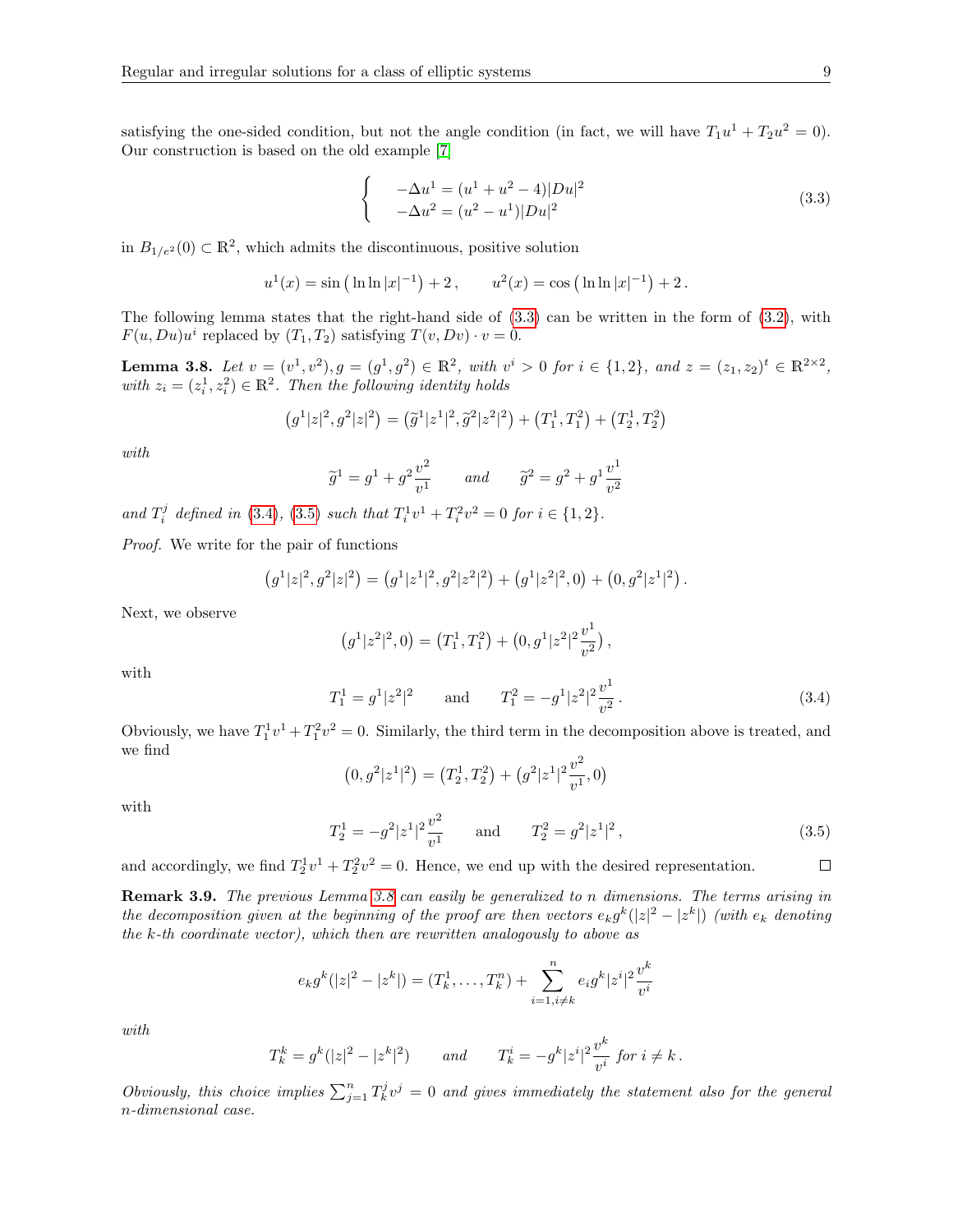.

Corollary 3.10. The system [\(3.3\)](#page-8-0) can be written in the form

$$
-\Delta u^i + \gamma u^i = h^i(u)|Du^i|^2 - T^i(u, Du) + f^i,
$$

where  $\gamma > 0$ ,  $f, h \in L^{\infty}(B_{1/e^2}(0), \mathbb{R}^2)$ , and where  $T_i$  satisfies the natural growth assumption [\(2.2\)](#page-4-2) and the condition  $T(u, z) \cdot u = 0$  for all  $u \in \mathbb{R}^2$  and  $z \in \mathbb{R}^{Nn}$ .

*Proof.* We first note that the right-hand side of [\(3.3\)](#page-8-0) can be multiplied by a smooth function  $\ell(u^1, u^2)$ with  $\ell(s, t) = 1$  for  $s, t \in [1, 3]$  and  $\ell(s, t) = 0$  for s or  $t \notin [1/2, 4]$ , and the function u defined above remains a weak solution, since it has values only in  $[1,3]^2$ . Consequently, with the abbreviation of right-hand side of [\(3.3\)](#page-8-0) as  $-a_0(u, z) = \ell(u)|z|^2(u^1 + u^2 - 4, u^2 - u^1)^t$  for  $u \in \mathbb{R}^2$  and  $z \in \mathbb{R}^{2n}$ , it is sufficient to rewrite  $a_0(u, z)$  only for u with values in  $[1/2, 4]^2$ . The application of the previous Lemma [3.8](#page-8-3) with  $g^1 = u^1 + u^2 - 4$ ,  $g^2 = u^2 - u^1$  yields in this case

$$
-a_0(u,z)^t = (h^1(u)|z^1|^2, h^2(u)|z^2|^2) + (T^1(u,z), T^2(u,z))
$$

with

$$
h^{1}(u) = u^{1} - 4 + \frac{(u^{2})^{2}}{u^{1}}, \t h^{2}(u) = u^{2} + \frac{(u^{1})^{2}}{u^{2}} - 4\frac{u^{1}}{u^{2}}
$$

$$
T^{1}(u, z) = \left(-\frac{(u^{2})^{2}}{u^{1}} + u^{2}\right)|z^{1}|^{2} + (u^{1} + u^{2} - 4)|z^{2}|^{2},
$$

$$
T^{2}(u, z) = (u^{2} - u^{1})|z^{1}|^{2} + \left(-\frac{(u^{1})^{2}}{u^{2}} - u^{1} + 4\frac{u^{1}}{u^{2}}\right)|z^{2}|^{2},
$$

and  $T(u, z) \cdot u = 0$  is clearly satisfied. It remains to mention that the function u defined above is bounded, hence we can define  $f = \gamma u \in L^{\infty}(B_{1/e^2}(0), \mathbb{R}^2)$  for an arbitrary number  $\gamma > 0$ , and the proof of the corollary is complete.  $\Box$ 

#### <span id="page-9-0"></span>3.3 Examples with an unbounded solution

We next provide families of *unbounded* weak solutions to inhomogeneous quasilinear systems. The first example in this subsection concerns  $W^{1,n}$ -solutions in n dimensions. The second example is about  $W^{1,2}$ solutions in  $n$  dimension (that is, not in the critical dimension) to linear systems with inhomogeneity of subquadratic growth. Such a non-critical (or controllable) growth assumption usually allows to prove better regularity properties. For this reason we believe that this example of linear growth is interesting on its own even if the principle part satisfies the main assumptions of the present paper with  $n > p = 2$ .

#### Principle part of (n−1)-growth and critical n-growth of the inhomogeneity

We start by showing that a construction similar to that from Section [3.1](#page-5-3) can be used to provide examples of systems under a one-sided condition [\(2.6\)](#page-5-1), which admit an unbounded solution. This shows that not every weak solution in this critical situation is necessarily of class  $L^{\infty}$ . The system under consideration is essentially the one from [\(3.1\)](#page-5-6), with some slight variation caused by the new parameter  $\theta$ . We now study the system

<span id="page-9-1"></span>
$$
\begin{cases}\n-(\Delta_n u)^1 + \lambda(\Delta_n u)^2 = |Du|^n \max\{|u|^2, 1\}^{-1} \left( (b_1 + \lambda b_2) u^1 + (b_2 - \lambda b_1) u^2 \right) \\
-(\Delta_n u)^2 - \lambda(\Delta_n u)^1 = |Du|^n \max\{|u|^2, 1\}^{-1} \left( (-b_2 + \lambda b_1) u^1 + (b_1 + \lambda b_2) u^2 \right)\n\end{cases} \tag{3.6}
$$

in an *n*-dimensional, bounded domains  $\Omega$ , for  $\alpha, \theta, \lambda \in \mathbb{R}$  with  $\alpha \neq 0$ , and coefficients  $b_1 = b_1(n, \theta, \alpha)$  and  $b_2 = b_2(n, \theta, \alpha)$  defined by

$$
b_1(n, \theta, \alpha) := \frac{-\theta(\theta - 1)(n - 1) + \alpha^2}{\alpha^2 + \theta^2} \quad \text{and} \quad b_2(n, \theta, \alpha) := \frac{-n\theta\alpha + (n - 1)\alpha}{\alpha^2 + \theta^2}
$$

Obviously, this system can again be rewritten in the notation as in [\(1.1\)](#page-0-0). Exactly as before for Lemma [3.1](#page-6-0) we check that this system satisfies all assumptions from Section [2.](#page-4-1)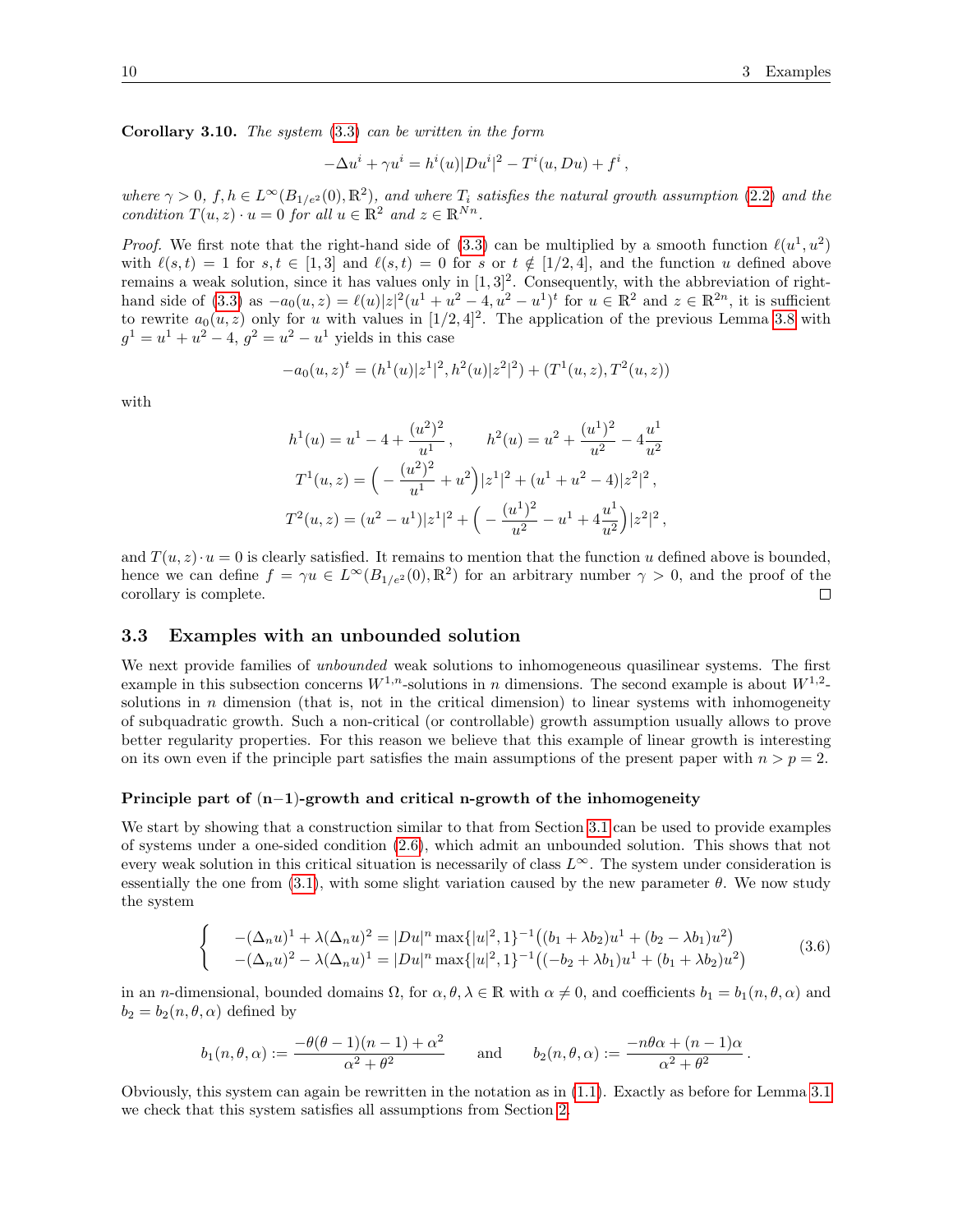<span id="page-10-0"></span>**Lemma 3.11.** The assumptions [\(2.1\)](#page-4-0)–[\(2.6\)](#page-5-1) are satisfied if  $b_1 + \lambda b_2 < 1$  and  $(n-2)|\lambda| < 1$ .

**Remark 3.12.** Replacing max $\{|u|^2, 1\}$  in the inhomogeneity by a smooth function  $m(u)$  with  $m(u) = |u|^{-2}$ for  $|u| \geq 1$  and  $m(u) \in [1/2, 1]$  otherwise, one easily obtains an inhomogeneity which is smooth with respect to the variables u, z (and this modified system still satisfies  $(2.1)$ – $(2.6)$  under a similar condition on  $b_1$ and  $b_2$ ).

Similarly as in Section [3.1](#page-5-3) we take a function  $f \in W^{1,1}(\Omega,[1,\infty))$  which satisfies  $|Df|^n f^{n(\theta-1)} \in L^1(\Omega)$ and which is n-harmonic in  $\Omega \setminus A$  for some set A of  $W^{1,n}$ -capacity zero. Then we define the function  $u \in W^{1,n}(\Omega,\mathbb{R}^2)$  via

$$
u^{1}(x) = f(x)^{\theta} \sin (\alpha \ln f(x)), \qquad u^{2}(x) = f(x)^{\theta} \cos (\alpha \ln f(x)).
$$

<span id="page-10-2"></span>**Proposition 3.13.** For every  $\alpha, \theta, \lambda \in \mathbb{R}$ ,  $\alpha \neq 0$ , and every f given as above the function u is a weak solution to  $(3.6)$  in  $\Omega$ .

*Proof.* We first calculate in  $\Omega \setminus A$  the partial derivatives of u:

$$
D_i u^1(x) = f(x)^{\theta - 1} D_i f(x) (\theta \sin(\alpha \ln f(x)) + \alpha \cos(\alpha \ln f(x))) ,
$$
  
\n
$$
D_i u^2(x) = f(x)^{\theta - 1} D_i f(x) (\theta \cos(\alpha \ln f(x)) - \alpha \sin(\alpha \ln f(x)))
$$

for  $i \in \{1,\ldots,n\}$ . This allows to deduce  $|Du(x)|^2 = f(x)^{2(\theta-1)}|Df(x)|^2(\alpha^2+\theta^2)$ , and we further find

$$
(\Delta_n u)^1(x) = |Du(x)|^n(\alpha^2 + \theta^2)^{-1} f(x)^{-2\theta} ((\theta(\theta - 1)(n - 1) - \alpha^2)u^1(x) + (n\theta\alpha - (n - 1)\alpha)u^2(x)),
$$
  

$$
(\Delta_n u)^2(x) = |Du(x)|^n(\alpha^2 + \theta^2)^{-1} f(x)^{-2\theta} ((\theta(\theta - 1)(n - 1) - \alpha^2)u^2(x) - (n\theta\alpha - (n - 1)\alpha)u^1(x)).
$$

Employing the definitions of  $b_1$  and of  $b_2$  we immediately check that [\(3.6\)](#page-9-1) is satisfied pointwise in  $\Omega \setminus A$ , which in turn shows (taking into account that  $f \geq 1$  holds by assumption) that u is a weak solution to the system [\(3.6\)](#page-9-1) as asserted.  $\Box$ 

*Proof of Theorem [1.6.](#page-4-4)* According to Lemma [3.11](#page-10-0) the system  $(3.6)$  satisfies the assumptions  $(2.1)$ – $(2.6)$  for all  $\alpha, \theta, \lambda \in \mathbb{R}$  with  $\alpha \neq 0$  such that  $b_1 + \lambda b_2 < 1$  and  $(n-2)|\lambda| < 1$ . We further note that such choices are always possible. For this purpose it is sufficient to observe that equality  $b_1 + \lambda b_2 = 1$  holds for  $\theta = -\lambda \alpha$ or  $\theta = (n-1)/n$ , and hence, the strict inequality can always be achieved for a given  $\theta$  by a suitable choice of  $\alpha\lambda$ . Now the existence of an unbounded solution follows by applying the previous proposition with  $\Omega = B_{1/e}(0) \subset \mathbb{R}^n$ ,  $f = \ln |x|^{-1}$  and  $\theta \in (0, (n-1)/n)$ . Indeed, with this choice we observe that

$$
|Df|^{n} f^{n(\theta - 1)} = |x|^{-n} (\log |x|^{-1})^{n(\theta - 1)} \in L^{1}(\Omega),
$$

and due to  $|u(x)| = (\ln |x|^{-1})^{\theta}$  we have  $u \notin L^{\infty}(\Omega, \mathbb{R}^2)$ .

Principle part of linear growth and subquadratic growth of the inhomogeneity

Given  $n \geq 3$ , we next construct a family of unbounded weak solutions to inhomogeneous quasilinear systems, where the principle part satisfies a linear growth condition and where the inhomogeneity is of subquadratic growth still obeying a one-sided condition [\(2.6\)](#page-5-1). The motivation for this counterexamples comes from the theory of ergodic control problems where Bellman systems of the form [\(3.2\)](#page-7-1) introduced above are studied, with the goal to analyze the passage to the limit  $\gamma \searrow 0$ . Under certain conditions, uniform estimates for  $||Du||_{L^2}$  and the oscillations of u are available which is necessary for finding regularity estimates. Unfortunately, in this particular situation of systems [\(3.2\)](#page-7-1) it is very difficult to obtain the uniform estimate for the oscillations. For this reason one is willing to pay the prize to restrict the inhomogeneity to subquadratic growth (which is indeed satisfied by appropriate models). However, our example shows that even under a subquadratic growth condition unbounded solutions may exist.

More precisely, we now consider the system

<span id="page-10-1"></span>
$$
\begin{cases}\n-\Delta u^1 + \lambda \Delta u^2 = |Du|^{\frac{2}{1+\gamma}} \left( (\hat{b}_1 + \lambda \hat{b}_2) u^1 + (\hat{b}_2 - \lambda \hat{b}_1) u^2 \right) \\
-\Delta u^2 - \lambda \Delta u^1 = |Du|^{\frac{2}{1+\gamma}} \left( (-\hat{b}_2 + \lambda \hat{b}_1) u^1 + (\hat{b}_1 + \lambda \hat{b}_2) u^2 \right)\n\end{cases} (3.7)
$$

 $\Box$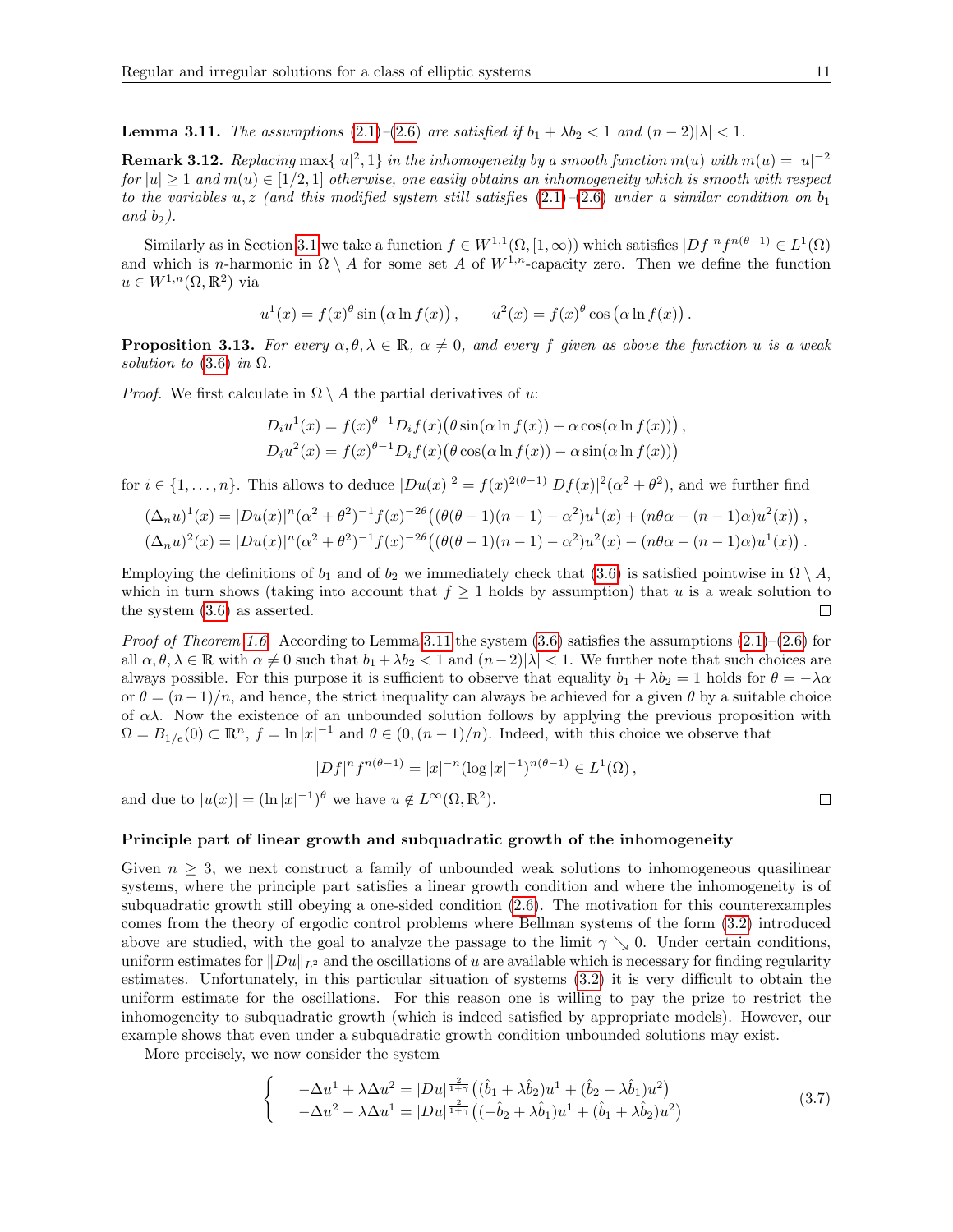in a bounded domain  $\Omega \subset \mathbb{R}^n$  containing the origin, for  $\alpha, \gamma, \lambda \in \mathbb{R}$  with  $\alpha \neq 0$ , and coefficients  $\hat{b}_1 =$  $b_1(n, \gamma, \alpha)$  and  $b_2 = b_2(n, \gamma, \alpha)$  defined by

$$
\hat{b}_1(n,\gamma,\alpha) := \frac{\gamma(n-\gamma-2)+\alpha^2}{(\alpha^2+\gamma^2)^{1/(1+\gamma)}} \quad \text{and} \quad \hat{b}_2(n,\gamma,\alpha) := \frac{-\alpha n + 2\alpha(\gamma+1)}{(\alpha^2+\gamma^2)^{1/(1+\gamma)}}.
$$

Again, following the notation of this paper, we can define the vector field a and inhomogeneity  $a_0$  (in dependence of  $n, \alpha, \gamma$  and  $\lambda$ ) as functions of z and of u, z, respectively. Analogously to the system from Section [3.1](#page-5-3) it is easily verified that the system [\(3.7\)](#page-10-1) is elliptic and that the inhomogeneity satisfies the one-sided condition, provided that further assumptions on the various parameters are satisfied.

<span id="page-11-0"></span>**Lemma 3.14.** The assumptions  $(2.1)$ – $(2.6)$  are satisfied (with exponent  $p = 2$  instead of n), for all choices of  $\alpha, \lambda, \gamma \in \mathbb{R}$  with  $\alpha \neq 0$  such that  $2\gamma > n - 2$  or such that  $(n + 2)\gamma \geq n - 2$  and  $\hat{b}_1 + \lambda \hat{b}_2 < 0$ .

*Proof.* The assumptions  $(2.1)$ – $(2.5)$  follow exactly as in the proof of Lemma [3.1,](#page-6-0) and in particular, we note that the growth of the inhomogeneity  $a_0$  is subcritical in the gradient variable, i.e. the growth with respect to the gradient variable is less than  $|z|^2$ . Therefore, under the assumption on  $\gamma$  the inhomogeneity satisfies a critical growth condition in the sense of  $a_0(w, Dw) \in L^1(\Omega)$  for every  $w \in W^{1,2}(\Omega, \mathbb{R}^2)$ . Concerning the one-sided condition [\(2.6\)](#page-5-1), we observe by Young's inequality

$$
a_0(u, z) \cdot u = -|z|^{\frac{2}{1+\gamma}} (\hat{b}_1 + \lambda \hat{b}_2) |u|^2 \ge -\nu_0 |z|^2 - c(n, \gamma, \alpha, \nu_0) |u|^{2\frac{1+\gamma}{\gamma}}
$$

holds true. The first assumption of the lemma implies  $2(1 + \gamma)/\gamma < 2n/(n-2)$  whereas in the second case the left-hand side is always positive. Consequently, the one-sided condition [\(2.6\)](#page-5-1) is always satisfied, and the proof of the lemma is concluded.  $\Box$ 

We next restrict ourselves to the systems with parameter  $\gamma < n/2 - 1$ , and we define the function  $u \in W^{1,2}(\Omega,\mathbb{R}^2)$  via

$$
u^{1}(x) = |x|^{-\gamma} \sin(\alpha \ln|x|) , \qquad u^{2}(x) = |x|^{-\gamma} \cos(\alpha \ln|x|) .
$$

**Proposition 3.15.** For every  $\alpha, \lambda, \gamma \in \mathbb{R}$ , with  $\alpha \neq 0$  and  $\gamma < n/2 - 1$ , the function u is a weak solution to the system  $(3.7)$  in  $\Omega$ .

*Proof.* We first calculate in  $\Omega \setminus \{0\}$  the partial derivatives of u:

$$
D_i u^1(x) = |x|^{-\gamma - 2} x_i \big( -\gamma \sin(\alpha \ln|x|) + \alpha \cos(\alpha \ln|x|) \big),
$$
  
\n
$$
D_i u^2(x) = |x|^{-\gamma - 2} x_i \big( -\gamma \cos(\alpha \ln|x|) - \alpha \sin(\alpha \ln|x|) \big)
$$

for  $i \in \{1, \ldots, n\}$ . This allows to deduce  $|Du(x)|^2 = |x|^{-2\gamma-2}(\alpha^2 + \gamma^2)$ , and we further find

$$
-\Delta u^{1}(x) = (\gamma(n-\gamma-2) + \alpha^{2})|x|^{-2}u^{1}(x) + (-\alpha n + 2\alpha(\gamma+1))|x|^{-2}u^{2}(x),
$$
  

$$
-\Delta u^{2}(x) = (\gamma(n-\gamma-2) + \alpha^{2})|x|^{-2}u^{2}(x) + (\alpha n - 2\alpha(\gamma+1))|x|^{-2}u^{1}(x).
$$

Employing the definitions of  $\hat{b}_1$  and of  $\hat{b}_2$  we immediately check that [\(3.7\)](#page-10-1) is satisfied pointwise in  $\Omega \setminus \{0\}$ , which in turn shows that  $u$  is a weak solution to the system  $(3.7)$  as asserted.  $\Box$ 

As a consequence of the above construction, we now deduce the existence of unbounded solutions:

**Theorem 3.16.** For every  $n > 3$  there exist non-diagonal elliptic systems [\(1.1\)](#page-0-0) which satisfy the assumptions  $(2.1)$ – $(2.6)$  for  $p = 2$  and which admit a discontinuous or even an unbounded weak solution in some bounded, regular domain  $\Omega \subset \mathbb{R}^n$ .

*Proof.* According to Lemma [3.14](#page-11-0) the system  $(3.7)$  satisfies the assumptions  $(2.1)$ – $(2.6)$  for every all possible choices of  $\alpha, \lambda, \gamma \in \mathbb{R}$ , with  $\alpha \neq 0$  such that  $(n+2)\gamma \geq n-2$  and  $\ddot{b}_1 + \lambda \ddot{b}_2 < 0$  (or such that  $2\gamma > n-2$ ). It is easy to check that the condition  $\hat{b}_1 + \lambda \hat{b}_2 < 0$  can be verified. For  $\gamma \in [0, n/2 - 1)$ , the function  $u \in$  $W^{1,2}(B,\mathbb{R}^2)$  defined above is a weak solution to this system  $(3.7)$  (and  $(n+2)\gamma \geq n-2$  is trivially satisfied), and it is discontinuous in the origin. Moreover, for every  $\gamma \in (0, n/2 - 1)$  it is even unbounded.  $\Box$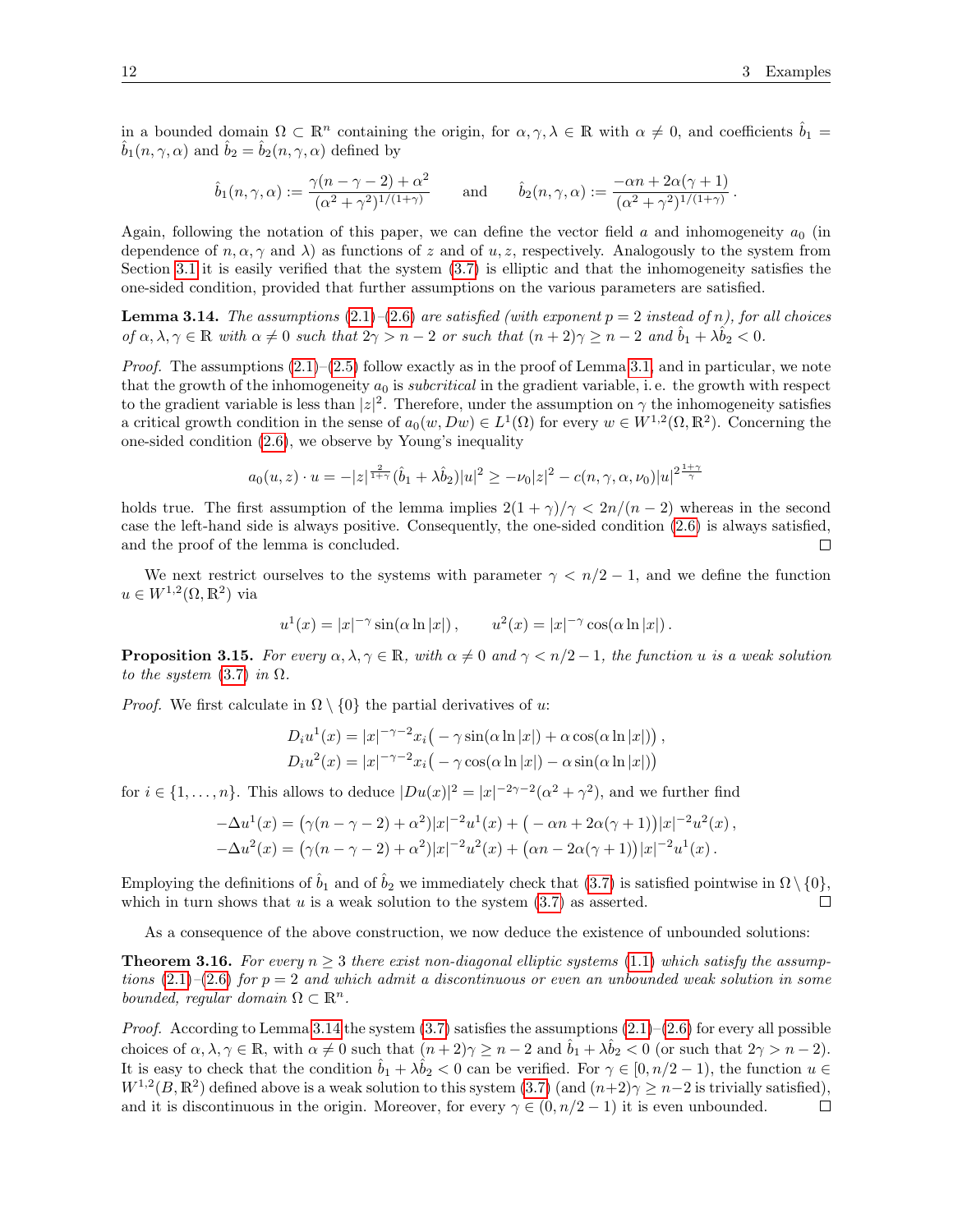#### <span id="page-12-0"></span>3.4 A variational example

We lastly apply a similar strategy as in the examples given above to provide a discontinuous, unbounded solution to an Euler-Lagrange system, with diagonal principle part (but necessarily violating the one-sided condition). This proves that the corresponding one-sided assumption in the positive theory is indeed mandatory in order to obtain continuity of all solutions. For sake of simplicity we only give a simple example. We take  $\Omega \subset \mathbb{R}^n$  a bounded, regular domain and we define a function  $F: \Omega \times \mathbb{R}^N \times \mathbb{R}^{Nn} \to \mathbb{R}$ via

$$
F(x, u, z) := |z|^2 \left(1 + \hat{h} \left(f^{-2\theta}(x)|u|^2\right) + h \left(f^{-\theta}(x)(u^1 \cos(\alpha \ln f(x)) - u^2 \sin(\alpha \ln f(x)))\right)\right).
$$

Here, we take  $f \in W^{1,1}(\Omega,\mathbb{R}^+)$  which satisfies  $f^{2\theta}, f^{2\theta-2}|Df|^2 \in L^1(\Omega)$  for some  $\theta \in \mathbb{R}$  and which is harmonic in  $\Omega \setminus A$  for some set A of  $W^{1,2}$ -capacity zero. Furthermore,  $h, \hat{h}: \mathbb{R} \to \mathbb{R}$  denote bounded, monotone  $C^{\infty}$ -function with the property  $h(0) = 0$ . Defining the variational integral

$$
\mathcal{F}[w] := \int_{\Omega} F(x, w, Dw) \, dx
$$

with  $w \in W^{1,2}(\Omega,\mathbb{R}^N)$ , we may then investigate critical points of F, that is weak solutions to the system

$$
\operatorname{div} D_z F(x, u, Du) = D_u F(x, u, Du).
$$

From the definition of F it is clear that this system is elliptic whenever sup  $|h| + \sup |\hat{h}| < 1$ , and the inhomogeneity is of quadratic, natural growth with respect to the gradient variable. Moreover, defining  $u \in W^{1,2}(\Omega,\mathbb{R}^2)$  via

$$
u^{1}(x) = f(x)^{\theta} \sin (\alpha \ln f(x)), \qquad u^{2}(x) = f(x)^{\theta} \cos (\alpha \ln f(x)),
$$

it is easily derived the following condition on the parameters for u to be a critical point of  $\mathcal{F}$ .

<span id="page-12-1"></span>**Proposition 3.17.** The function  $u \in W^{1,2}(\Omega,\mathbb{R}^2)$  is a critical point of F if the equations

$$
(1 + \hat{h}(1))(\theta(\theta - 1) - \alpha^2) = (\alpha^2 + \theta^2)\hat{h}'(1)
$$
  

$$
2(1 + \hat{h}(1))(2\theta - 1)\alpha = (\alpha^2 + \theta^2)h'(0)
$$

are satisfied.

*Proof.* The computations are straightforward. After observing that the arguments of  $\hat{h}$  and  $h$  are constant equal to 1 and to 0, respectively, for our choice of  $u$ , the system equations reduce to

$$
\begin{cases}\n2\Delta u^{1}(x)(1+\hat{h}(1)) = |Du(x)|^{2}(2f^{-2\theta}(x)u^{1}(x)\hat{h}'(1) + f^{-\theta}(x)\cos(\alpha\ln f(x))h'(0)),\\ \n2\Delta u^{2}(x)(1+\hat{h}(1)) = |Du(x)|^{2}(2f^{-2\theta}(x)u^{2}(x)\hat{h}'(1) - f^{-\theta}(x)\sin(\alpha\ln f(x))h'(0)).\n\end{cases}
$$

At this stage one essentially has to use the formulas for the derivatives of u derived in Proposition [3.13,](#page-10-2) and the claim is proved.  $\Box$ 

Via the direct method in the calculus of variations, a minimizer in a given Dirichlet class in  $W^{1,2}$ exists, which in the two-dimensional case is also known to be regular (due to by now classical results pioneered by Morrey [\[31\]](#page-23-15)). Theorem [1.7](#page-4-5) states that not necessarily all weak solutions of such systems – though obtained from a regular, variational integral – are continuous.

Proof of Theorem [1.7.](#page-4-5) We choose the system given above of variational structure for the special choices of  $\Omega = B_{1/e}(0) \subset \mathbb{R}^n$ ,  $f(x) = \ln |x|^{-1}$ ,  $\theta \in (0, 1/2)$  arbitrary, and the functions  $\hat{h}(t) = -\hat{\lambda} \arctan(t)$  and  $h(t) = (1 - \hat{\lambda}) \arctan(\lambda t)/2$  for free parameters  $\hat{\lambda} \in (0, 1), \lambda \in \mathbb{R}$ . By construction, the system is elliptic and satisfies  $(2.1)$ – $(2.5)$ . Furthermore, we need to satisfy the equations stated in Proposition [3.17.](#page-12-1) The first equation reduces to a linear equation in  $\hat{\lambda}$ , and for the choice  $\alpha^2 = \theta$ , we have  $\hat{\lambda} \in (0,1)$ . Finally, we observe that also the second equation is linear in  $\lambda$ , and thus can be satisfied for a suitable choice  $\lambda \in \mathbb{R}$ . Consequently, the function u defined above is the desired unbounded weak solution. $\Box$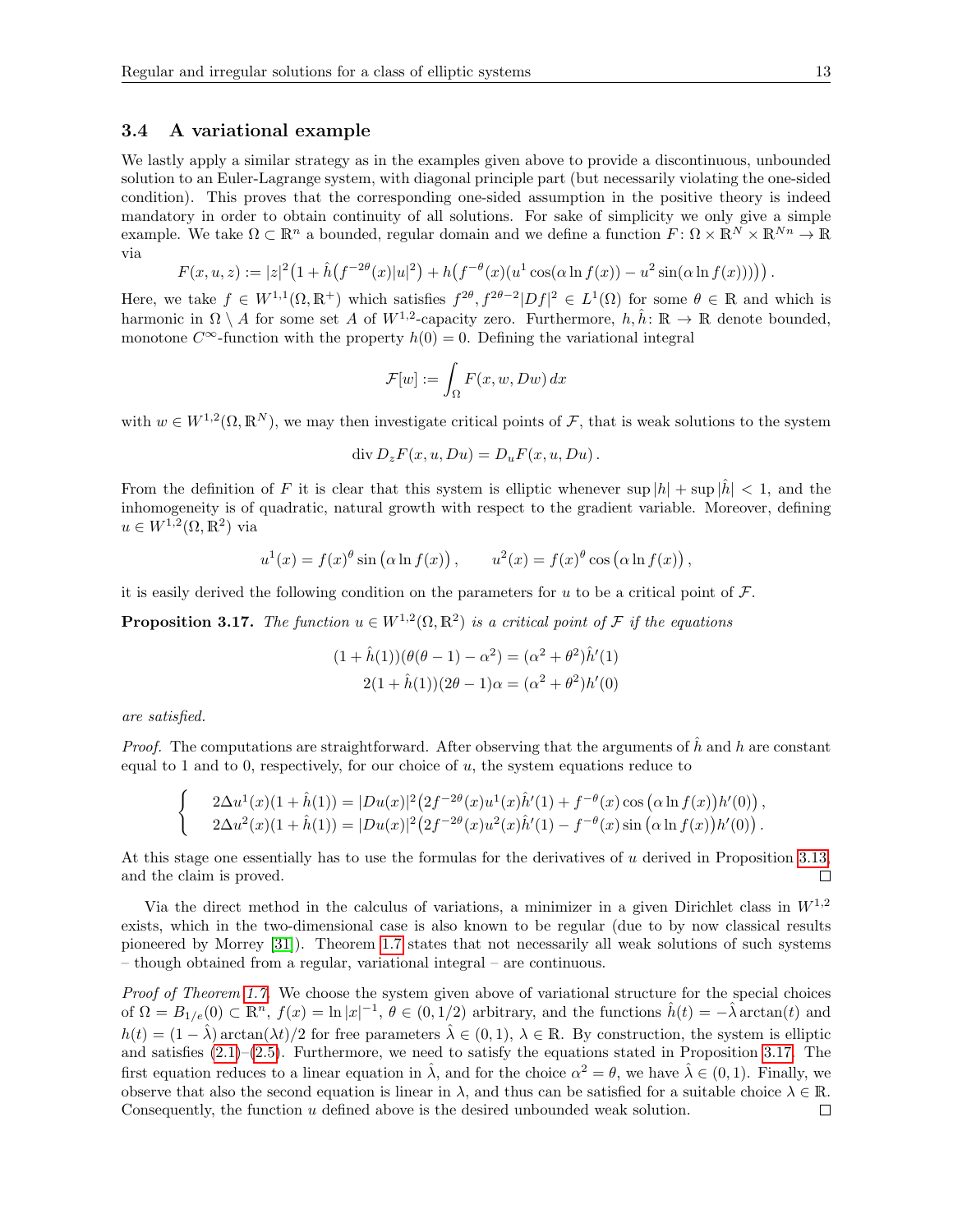**Remark 3.18.** We highlight that the system given in the proof is of diagonal structure, continuous with respect to the x-variable, and smooth with respect to u and z. The variational system constructed by the second author in [\[10\]](#page-23-24) instead is non-diagonal and only measurable in the x-variable (and it admits a discontinuous, bounded weak solution). It would be interesting to know whether a discontinuous solution to a variational system may also exist if the integrand is also smooth in  $x$ .

**Remark 3.19.** A similar construction is possible with  $|z|^2$  replaced by  $|z|^p$ , ending up with a variational system with principle part containing the p-Laplace operator. However, since the positive theory available puts the emphasis on quadratic-type functionals, we decided to state the result only for  $p = 2$ . However, we note that the preceding result might be generalized in particular to the existence of regular, elliptic systems of variational structure of  $(n-1)$ -growth which admit an unbounded, discontinuous solution (and obviously also minimizers and therefore continuous weak solutions exist simultaneously).

### 4 Preliminaries

We now present some auxiliary tools for the second part of the paper which deals with the existence of Hölder continuous solutions. We start with a basic lemma which ensures for an arbitrary  $L^1$ -function the existence of a suitable annulus  $B_{2r}(x_0) \setminus B_r(x_0)$  (with radius depending on the given middle point  $x_0$ ) on which the  $L^1$ -norm decays as  $(|\ln r| \ln |\ln r|)^{-1}$  with respect to the radius r of the annulus.

<span id="page-13-0"></span>**Lemma 4.1** ([\[11\]](#page-23-25), Lemma 3.4). Let  $\Omega \subset \mathbb{R}^n$  and  $g \in L^1(\Omega)$ . For every  $x_0 \in \Omega$  and every  $R \leq 1/4$  there exists

$$
r = r(x_0) \in [r_m, R]
$$
 with  $r_m = r_m(R) = 2^{-(\ln R/\ln 2)^e}$ 

such that

$$
\int_{\Omega \cap B_{2r}(x_0) \backslash B_r(x_0)} |g| \, dx \leq \frac{1}{|\ln r| \ln |\ln r|} \int_{\Omega \cap B_{2R}(x_0)} |g| \, dx \, .
$$

This tool will later be applied to control the growth of the *n*-energy.

The second lemma concerns mean values of functions which satisfy a certain exponential integrability. It states that the mean values might blow up in terms of the size of the domain of integration only in a logarithmic way.

<span id="page-13-1"></span>**Lemma 4.2** ([\[11\]](#page-23-25), Lemma 3.5). Let  $u: \mathbb{R}^n \supset \Omega \to \mathbb{R}^N$  be a measurable function such that

$$
\int_{\Omega} e^{\alpha |u|^q} \, dx \le M
$$

for some positive parameters  $\alpha$  and q. Then there exists a constant c depending only on  $\alpha$ , q and M such that for all measurable sets  $A \subset \Omega$  with  $|A| \leq \frac{1}{2}$  we have

$$
\int_A |u| \, dx \le c|A| |\ln |A||^{\frac{1}{q}}
$$

This lemma can in particular be applied to functions in  $W^{1,n}(\Omega,\mathbb{R}^N)$  with a bounded domain  $\Omega \subset \mathbb{R}^n$ . In fact, in this critical case the embedding in  $L^{\infty}$  is not available, but with Trudinger-Moser inequality [\[34\]](#page-23-26) the prerequisite of the lemma is satisfied for some positive  $\alpha$  and  $q = \frac{n}{n-1}$ . Hence, it is possible to control the growth of the mean values for  $W^{1,n}$ -functions.

We will further work with Morrey spaces  $L^{p,\sigma}(\Omega,\mathbb{R}^N)$ , with  $1 \leq p < \infty$ ,  $\sigma > 0$ , which are defined as the linear space of all functions  $u \in L^p(\Omega, \mathbb{R}^N)$  such that

$$
||u||_{L^{p,\sigma}(\Omega,\mathbb{R}^N)}^p:=\sup_{y\in\Omega,0<\rho\leq\text{diam }\Omega}\rho^{-\sigma}\int_{B_\rho(y)\cap\Omega}|u|^p\,dx<\infty.
$$

This condition depends only on the behavior of u for radii  $\rho \searrow 0$ . The space  $L^{p,\sigma}(\Omega,\mathbb{R}^N)$  is complete with respect to the norm  $\|\cdot\|_{L^{p,\sigma}(\Omega,\mathbb{R}^N)}$ . For details and some fundamental properties of the Morrey spaces we refer to the monographs of Giusti [\[15,](#page-23-27) Chapter 2.3] or of Giaquinta [\[13,](#page-23-28) Chapter 3]. In the sequel we shall use the following isomorphy (only for the case  $p = n$ ).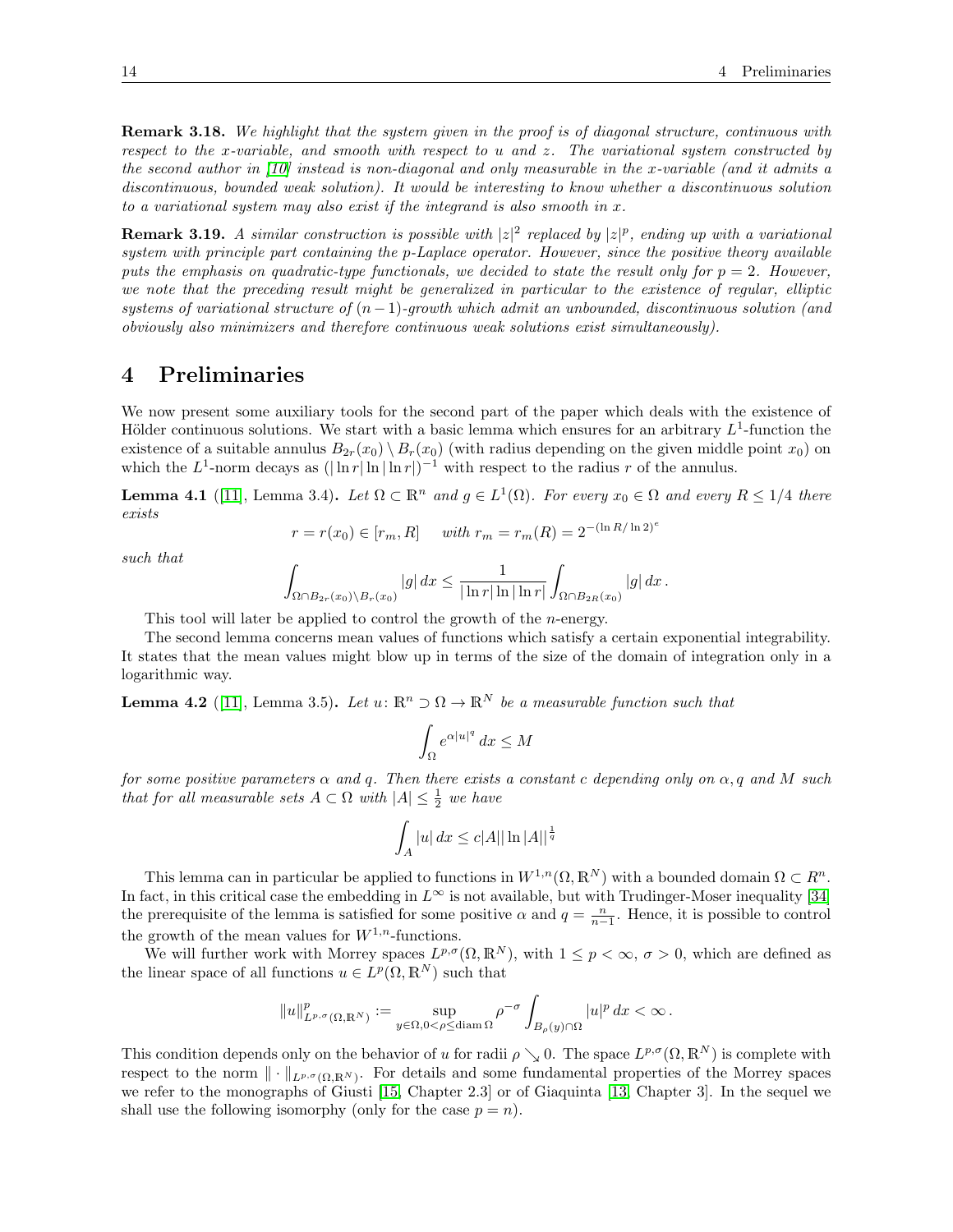<span id="page-14-2"></span>**Theorem 4.3** ([\[23\]](#page-23-29), Theorem 2.2). Let  $B_r \subset \mathbb{R}^n$  be a ball,  $p \in (1, n]$ , and  $\lambda \in (0, 1]$ . If  $u \in W^{1,p}(B_r, \mathbb{R}^N)$ and  $Du \in L^{p,n-p+p\lambda}(B_r,\mathbb{R}^{Nn})$ , then  $u \in C^{0,\lambda}(\overline{B}_r,\mathbb{R}^N)$ . Moreover, there exists a constant c depending only on n and p (but independent of the radius  $r$ ) such that

$$
[u]_{C^{0,\lambda}(\overline{B_r},\mathbb{R}^N)} \leq c||Du||_{L^{p,n-p+p\lambda}(B_r,\mathbb{R}^N)}.
$$

The same result holds true if  $B_r$  is replaced by a bounded Lipschitz domain  $\Omega$ . In this case, the constant c also depends on the Lipschitz constant of  $\partial\Omega$ .

### <span id="page-14-3"></span>5 Approximation via a variational inequality

### 5.1 The variational inequality

Let  $L \in \mathbb{R}^+$ . We consider the auxiliary variational inequality.

<span id="page-14-0"></span>
$$
\begin{cases}\n\text{Find } u_{\delta,L} \in W_0^{1,n}(\Omega, \mathbb{R}^N), \|u\|_{L^\infty(\Omega, \mathbb{R}^N)} \le L, \text{ such that} \\
\langle A(u_{\delta,L}), u_{\delta,L} - v \rangle + \langle B_\delta(u_{\delta,L}), u_{\delta,L} - v \rangle \le 0 \quad \text{for all } v \in W_0^{1,n}(\Omega, \mathbb{R}^N), \|v\|_{L^\infty(\Omega, \mathbb{R}^N)} \le L. \n\end{cases}
$$
\n(5.1)

Here we have introduced for  $\delta \geq 0$ 

$$
\langle B_{\delta}(u), \varphi \rangle := \int_{\Omega} \frac{a_0(x, u, Du)}{1 + \delta |a_0(x, u, Du)|} \cdot \varphi \, dx
$$

(and obviously  $B_0$  reduces to the original operator  $B$ ). We note that the growth condition [\(2.1\)](#page-4-0) implies that A is a continuous mapping from  $W_0^{1,n}(\Omega,\mathbb{R}^N)$  into its dual, and the same holds for  $B_\delta$  for fixed  $\delta > 0$ since  $(1 + \delta |a_0(x, u, z)|)^{-1} a_0(x, u, z)$  is bounded by  $\delta^{-1}$ . This allows us to apply the theory of monotone operators which then leads to existence of a solution to [\(5.1\)](#page-14-0).

<span id="page-14-4"></span>**Proposition 5.1.** The variational inequality [\(5.1\)](#page-14-0) has a solution  $u_{\delta,L}$  for fixed  $\delta, L > 0$ , and there holds  $||u_{\delta,L}||_{W_0^{1,n}(\Omega,\mathbb{R}^N)} \leq c(L,\nu,\nu_0,K,|\Omega|)$  for all  $\delta > 0$ .

Proof. We verify the conditions of Leray-Lions-Vishik from the theory of monotone operators, see [\[27,](#page-23-30) Chapitre 2.8]. In fact, we first observe that due to  $(2.5)$  and  $(2.6)$  we have that the coercivity

<span id="page-14-1"></span>
$$
\langle A(u) + B_{\delta}(u), u \rangle \ge (\nu - \nu_0) \int_{\Omega} |Du|^n dx - 2K_L |\Omega| \tag{5.2}
$$

holds true for all  $u \in W_0^{1,n}(\Omega,\mathbb{R}^N)$  with  $||u||_{L^{\infty}(\Omega,\mathbb{R}^N)} \leq L$ , independently for all  $\delta$ . Next we discuss the pseudo-monotonicity of the operator  $A(\cdot) + B_\delta(\cdot)$ . For this purpose we take a sequence  $(u_m)_{m\in\mathbb{N}}$  $W_0^{1,n}(\Omega,\mathbb{R}^N)$  converging weakly to a function u, with  $||u_m||_{L^\infty(\Omega,\mathbb{R}^N)} \leq L$  for all  $m \in \mathbb{N}$ , and we further suppose

$$
\limsup_{m \to \infty} \langle A(u_m) + B_\delta(u_m), u_m - u \rangle \leq 0.
$$

In view of the boundedness of  $B_\delta(u_m)$  and Rellich's theorem, we find  $\langle B_\delta(u_m), u_m - u \rangle \to 0$  as  $m \to \infty$ , and analogously we have

$$
\int_{\Omega} a(x, u_m, Du) \cdot (Du_m - Du) dx = 0.
$$

Hence, the monotonicity assumption  $(2.4)$  on the vector field  $a$  indeed guarantees strong convergence of  $u_m \to u$  in  $W_0^{1,n}(\Omega,\mathbb{R}^N)$ . But then, the growth assumption [\(2.1\)](#page-4-0) and boundedness of  $B_\delta(\cdot)$  yield also strong convergence of  $A(u_m) \to A(u)$  and  $B_\delta(u_m) \to B_\delta(u)$  in the dual of  $W_0^{1,n}(\Omega,\mathbb{R}^N)$ , for all  $\delta > 0$ . In particular, this implies pseudo-monotonicity in the sense of Lions, and we thus obtain existence of a solution  $u_{\delta,L}$  to the variational inequality [\(5.1\)](#page-14-0) for all  $\delta > 0$  and every  $L > 0$ , see [\[27,](#page-23-30) Théorème 8.2].

The second statement about uniform boundedness of  $(u_{\delta,L})_{\delta>0}$  immediately follows from the variational inequality [\(5.1\)](#page-14-0), applied with  $v = 0$ , and the coercivity of the approximation [\(5.2\)](#page-14-1).  $\Box$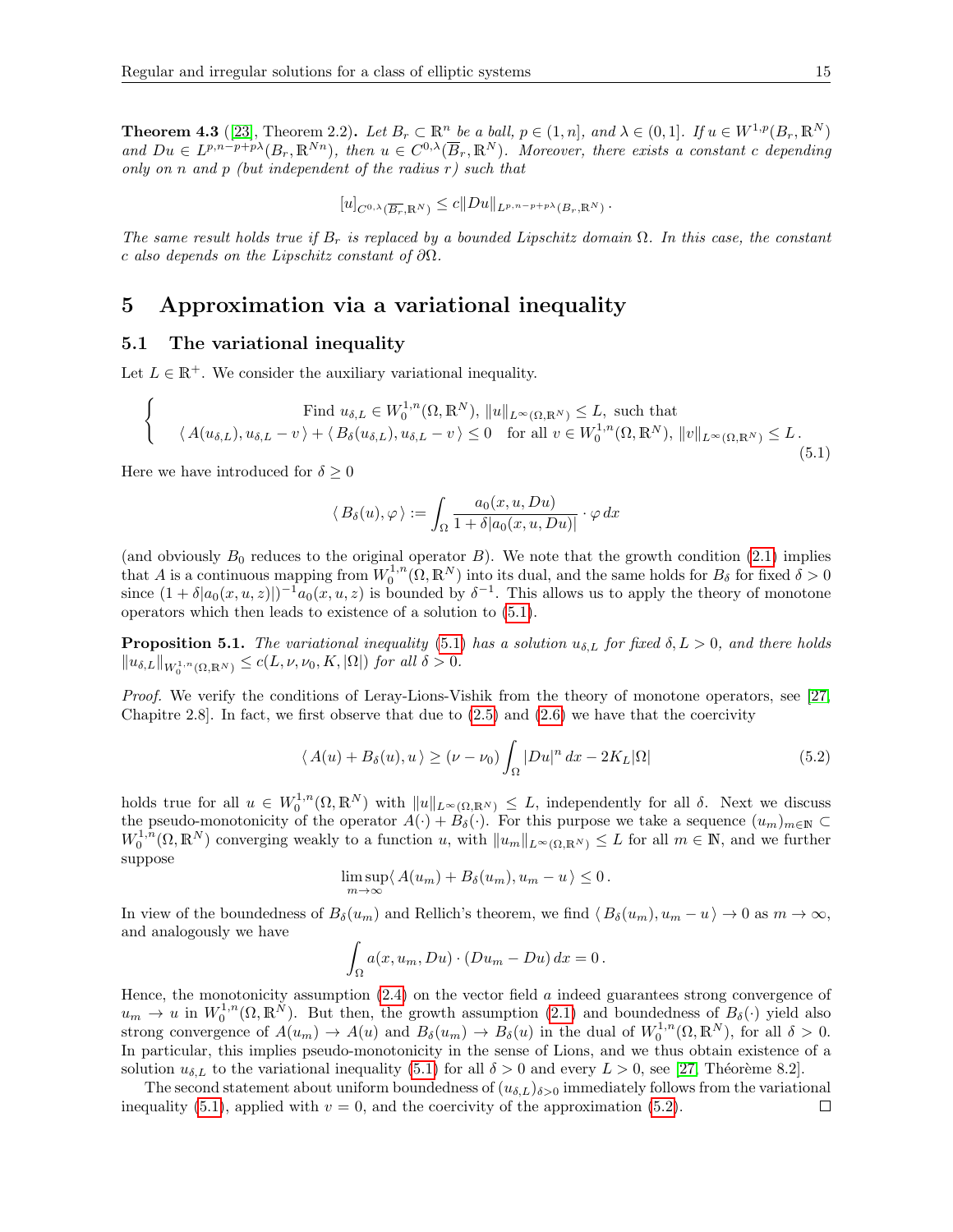### 5.2 Caccioppoli's inequality

We next establish two types of the Caccioppoli inequality, for solutions  $u_{\delta,L} \in W_0^{1,n}(\Omega,\mathbb{R}^N)$  – in both cases  $\delta > 0$  and  $\delta = 0$  – to the variational inequality [\(5.1\)](#page-14-0), provided that  $||u_{\delta,L}||_{L^{\infty}(\Omega,\mathbb{R}^N)} \leq L$ .

<span id="page-15-0"></span>**Lemma 5.2.** Let  $L \in \mathbb{R}^+$ ,  $\delta \geq 0$ , and assume that  $u_{\delta,L} \in W_0^{1,n}(\Omega,\mathbb{R}^N)$  is a solution of [\(5.1\)](#page-14-0). Then there exist a number  $\theta(K, \nu, n) \in (0, 1)$ , an exponent  $\gamma(q)$  and constants  $c_1(K, \nu, \nu_0, n, \|u_{\delta, L}\|_{W^{1,n}(\Omega, \mathbb{R}^N)})$ ,  $c_2(K,\nu,\nu_0,n,q,\Omega,\|u_{\delta,L}\|_{W^{1,n}(\Omega,\mathbb{R}^N)})$  (all independent of the parameters  $\delta$  and L) such that for all  $x_0 \in \overline{\Omega}$ and  $r \in (0,1)$  there hold

$$
\int_{\Omega \cap B_r(x_0)} |Du_{\delta,L}|^n dx \le c_1 \int_{\Omega \cap B_{2r}(x_0) \backslash B_r(x_0)} (|Du_{\delta,L}|^n + r^{-1}|u_{\delta,L}| |Du_{\delta,L}|^{n-1}) dx + c_1 r^{\gamma}
$$

and

$$
\int_{\Omega \cap B_r(x_0)} |Du_{\delta,L}|^n dx \leq \theta \int_{\Omega \cap B_{2r}(x_0)} |Du_{\delta,L}|^n dx + c_2 r^{\gamma} + c_2 \operatorname{osc}(u_{\delta,L}, \Omega \cap B_{2r}(x_0)) \Big( r^{\gamma} + \int_{\Omega \cap B_{2r}(x_0)} \min \left\{ \delta^{-1}, |Du_{\delta,L}|^n \right\} dx \Big).
$$

Proof. For  $x_0 \in \overline{\Omega}$ ,  $r \in (0,1)$  we fix a smooth cut-off function  $\tau \in C_0^{\infty}(B_{3r/2}(x_0), [0,1])$  satisfying  $\tau \equiv 1$ in  $B_r(x_0)$  and  $||D\tau||_{L^\infty(\Omega,\mathbb{R}^n)} \leq c r^{-1}$ . To establish the desired inequalities, we now use two functions  $v_1 = u_{\delta,L} - u_{\delta,L}\tau^2$  and  $v_2 = u_{\delta,L} - (u_{\delta,L} - \xi)\tau^2$  for testing [\(5.1\)](#page-14-0), where  $\xi \in \mathbb{R}^N$  is an arbitrary constant with  $|\xi| \leq L$  (implying  $||v||_{L^{\infty}(\Omega,\mathbb{R}^N)} \leq L$ ) to be fixed later if  $dist(x_0, \partial \Omega) > 3r/2$ , and  $\xi = 0$  otherwise. This choice of  $\xi$  distinguishes the interior and the boundary situation and guarantees zero-boundary values for all possible choices of  $x_0, r$ . Note that  $v_1$  and  $v_2$  differ only by  $\xi \tau^2$ . For  $i \in \{1, 2\}$  we then find

$$
\int_{\Omega} a(x, u_{\delta,L}, D((u_{\delta,L} - \xi)\tau^2)) \cdot D((u_{\delta,L} - \xi)\tau^2) dx \n+ \int_{\Omega} \left[ a(x, u_{\delta,L}, Du_{\delta,L}) - a(x, u_{\delta,L}, D((u_{\delta,L} - \xi)\tau^2)) \right] \cdot D((u_{\delta,L} - \xi)\tau^2) dx \n+ \int_{\Omega} a(x, u_{\delta,L}, Du_{\delta,L}) \cdot D(v_2 - v_i) dx \n+ \int_{\Omega} \frac{a_0(x, u_{\delta,L}, Du_{\delta,L})}{1 + \delta |a(x, u_{\delta,L}, Du_{\delta,L})|} \cdot (u_{\delta,L}\tau^2 + v_1 - v_i) dx \le 0.
$$

Note here that the first integral was simply added to the weak formulation of the system equation and is fully compensated by the second term in the second integral. We then estimate the different integrals appearing in the previous inequality. First, by ellipticity [\(2.5\)](#page-5-0) of the principal part, we find

$$
\int_{\Omega} a(x, u_{\delta,L}, D((u_{\delta,L} - \xi)\tau^2)) \cdot D((u_{\delta,L} - \xi)\tau^2) dx
$$
\n
$$
\geq \nu \int_{\Omega} |D((u_{\delta,L} - \xi)\tau^2)|^n dx - K \int_{\Omega \cap B_{2r}(x_0)} (1 + |u_{\delta,L}|^q) dx.
$$

Next, by the growth condition [\(2.1\)](#page-4-0) and noting  $\tau \equiv 1$  in  $B_r(x_0)$ , we find

$$
- \int_{\Omega} \left[ a(x, u_{\delta,L}, Du_{\delta,L}) - a(x, u_{\delta,L}, D((u_{\delta,L} - \xi)\tau^2)) \right] \cdot D((u_{\delta,L} - \xi)\tau^2) dx
$$
  

$$
\leq c(K) \int_{\Omega \cap B_{2r}(x_0) \backslash B_r(x_0)} \left( 1 + |u_{\delta,L}|^{q\frac{n}{n-1}} + |Du_{\delta,L}|^n + r^{-n}|u_{\delta,L} - \xi|^n \right) dx.
$$

The third integral only occurs for  $i = 1$  and again gives a contribution only on the annulus. In fact, with  $(2.1)$  we get

$$
-\int_{\Omega} a\big(x,u_{\delta,L}, Du_{\delta,L}\big) \cdot D(\xi\tau^2) dx \leq c(K) |\xi| r^{-1} \int_{\Omega \cap B_{2r}(x_0) \backslash B_r(x_0)} \big(1+|u_{\delta,L}|^q+|Du_{\delta,L}|^{n-1}\big) dx.
$$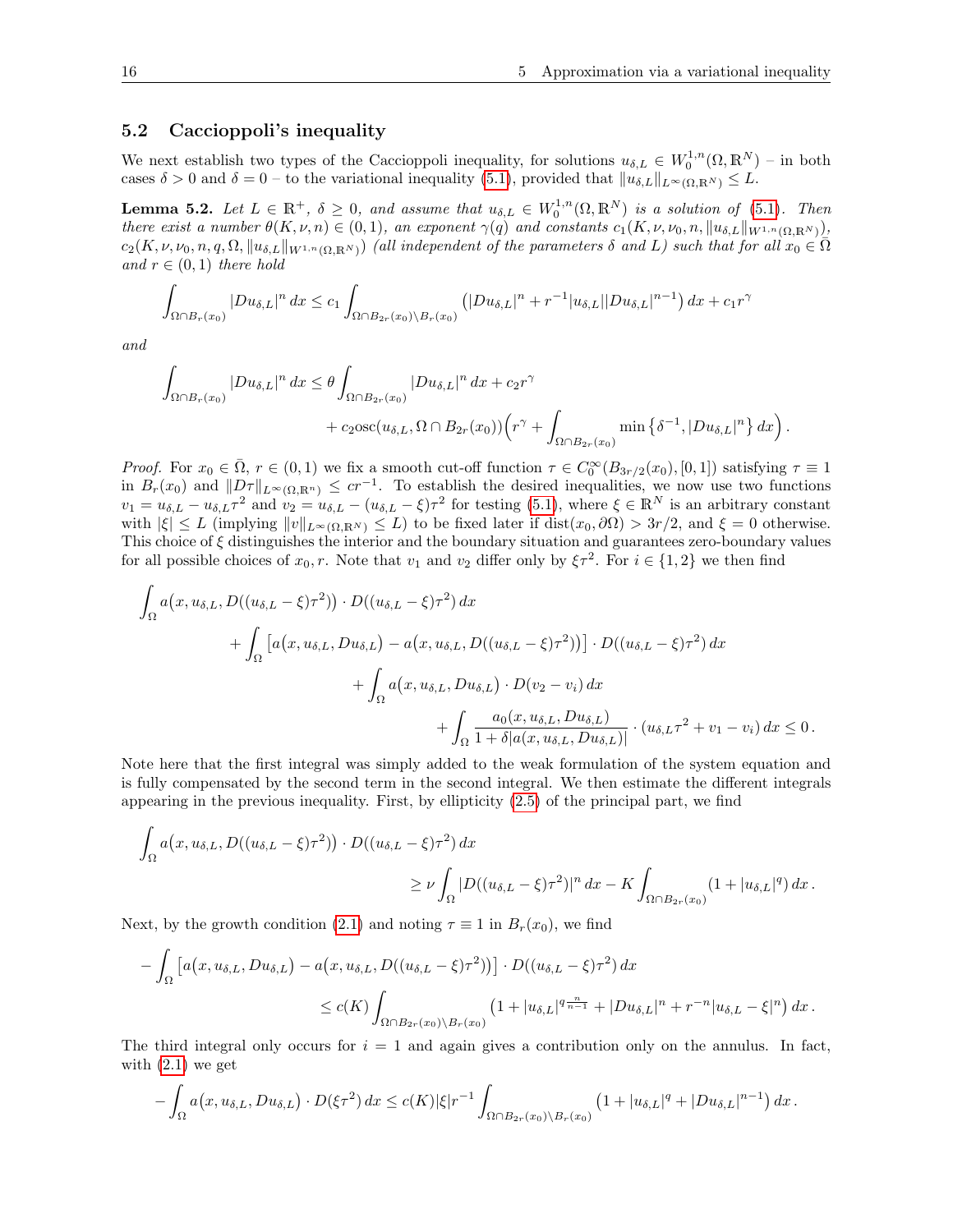It remains to estimate the last integral involving  $a_0$ . For  $i = 1$  we employ the one-sided condition [\(2.6\)](#page-5-1). This yields

$$
-\int_{\Omega}\frac{a_0(x,u_{\delta,L},Du_{\delta,L})}{1+\delta|a_0(x,u_{\delta,L},Du_{\delta,L})|}\cdot u_{\delta,L}\tau^2 dx\leq \nu_0\int_{\Omega}|Du_{\delta,L}|^n\tau^2 dx+K\int_{\Omega\cap B_{2r}(x_0)}\left(1+|u_{\delta,L}|^q\right)dx.
$$

Alternatively, if  $i = 2$ , we use the growth condition  $(2.2)$  to find

$$
- \int_{\Omega} \frac{a_0(x, u_{\delta, L}, Du_{\delta, L})}{1 + \delta |a_0(x, u_{\delta, L}, Du_{\delta, L})|} \cdot (u_{\delta, L} - \xi) \tau^2 dx
$$
  
\n
$$
\leq c(K) ||u_{\delta, L} - \xi||_{L^{\infty}(\Omega \cap B_{2r}(x_0), \mathbb{R}^N)} \int_{\Omega \cap B_{2r}(x_0)} \min \left\{ \delta^{-1}, |Du_{\delta, L}|^n \right\} dx
$$
  
\n
$$
+ c(K) ||u_{\delta, L} - \xi||_{L^{\infty}(\Omega \cap B_{2r}(x_0), \mathbb{R}^N)} \int_{\Omega \cap B_{2r}(x_0)} (1 + |u_{\delta, L}|^q) dx.
$$

Combining the estimates (recalling  $\tau \equiv 1$  in  $B_r(x_0)$ ), we then find with the triangle inequality and Young the preliminary Caccioppoli-type inequalities

$$
\int_{\Omega \cap B_r(x_0)} |Du_{\delta,L})|^n dx
$$
\n
$$
\leq c(K, \nu, \nu_0) \int_{\Omega \cap B_{2r}(x_0) \backslash B_r(x_0)} (|Du_{\delta,L}|^n + r^{-1}|u_{\delta,L}| |Du_{\delta,L}|^{n-1} + r^{-n}|u_{\delta,L} - \xi|^n) dx
$$
\n
$$
+ c(K, \nu, \nu_0) \int_{\Omega \cap B_{2r}(x_0)} (1 + |u_{\delta,L}|^{q\frac{n}{n-1}}) dx
$$

or alternatively

$$
\int_{\Omega \cap B_r(x_0)} |Du_{\delta,L})|^n dx
$$
\n
$$
\leq c(K,\nu) \int_{\Omega \cap B_{2r}(x_0) \backslash B_r(x_0)} (|Du_{\delta,L}|^n + r^{-n}|u_{\delta,L} - \xi|^n) dx
$$
\n
$$
+ c(K,\nu) (\|u_{\delta,L} - \xi\|_{L^{\infty}(\Omega \cap B_{2r}(x_0), \mathbb{R}^N)} + 1) \int_{\Omega \cap B_{2r}(x_0)} (1 + |u_{\delta,L}|^{q\frac{n}{n-1}}) dx
$$
\n
$$
+ c(K,\nu) \|u_{\delta,L} - \xi\|_{L^{\infty}(\Omega \cap B_{2r}(x_0), \mathbb{R}^N)} \int_{\Omega \cap B_{2r}(x_0)} \min \left\{\delta^{-1}, |Du_{\delta,L}|^n \right\} dx.
$$

Now, in the interior situation when  $dist(x_0, \partial \Omega) > 3r/2$ , we set  $\xi$  as the mean value over the annulus  $B_{2r}(x_0) \setminus B_r(x_0)$  in  $\Omega$ , i.e.

$$
\xi = (u_{\delta,L})_{\Omega \cap B_{2r}(x_0) \setminus B_r(x_0)} = |\Omega \cap B_{2r}(x_0) \setminus B_r(x_0)|^{-1} \int_{\Omega \cap B_{2r}(x_0) \setminus B_r(x_0)} u_{\delta,L} dx
$$

(thus  $|\xi| \leq L$  is guaranteed), and we recall that we have chosen  $\xi = 0$  otherwise. These choices allow us, for both in the interior and close to the boundary, to apply the Poincaré inequality to the function  $u_{\delta,L} - \xi$  on  $\Omega \cap B_{2r}(x_0) \setminus B_r(x_0)$ . Note here that whenever dist $(x_0, \partial \Omega) \leq 3r/2$ , then  $u_{\delta,L}$  vanishes on a quantified proportion of the boundary of  $\Omega \cap B_{2r}(x_0) \setminus B_r(x_0)$ , since  $\Omega$  is assumed to be a Lipschitz domain. Furthermore, by Hölder and then the Sobolev-Poincaré inequality we estimate

$$
||u_{\delta,L}||_{L^p(\Omega \cap B_{2r}(x_0),\mathbb{R}^N)} \leq c(n,p,\Omega)r^{\gamma}||u_{\delta,L}||_{W^{1,n}(\Omega,\mathbb{R}^N)}
$$

for any  $p < \infty$  and some exponent  $\gamma(p)$ . Hence, we obtain the inequalities

$$
\int_{\Omega \cap B_r(x_0)} |Du_{\delta,L}|^n dx \leq c_1 \int_{\Omega \cap B_{2r}(x_0) \backslash B_r(x_0)} (|Du_{\delta,L}|^n + r^{-1}|u_{\delta,L}| |Du_{\delta,L}|^{n-1}) dx + c_1 r^{\gamma}
$$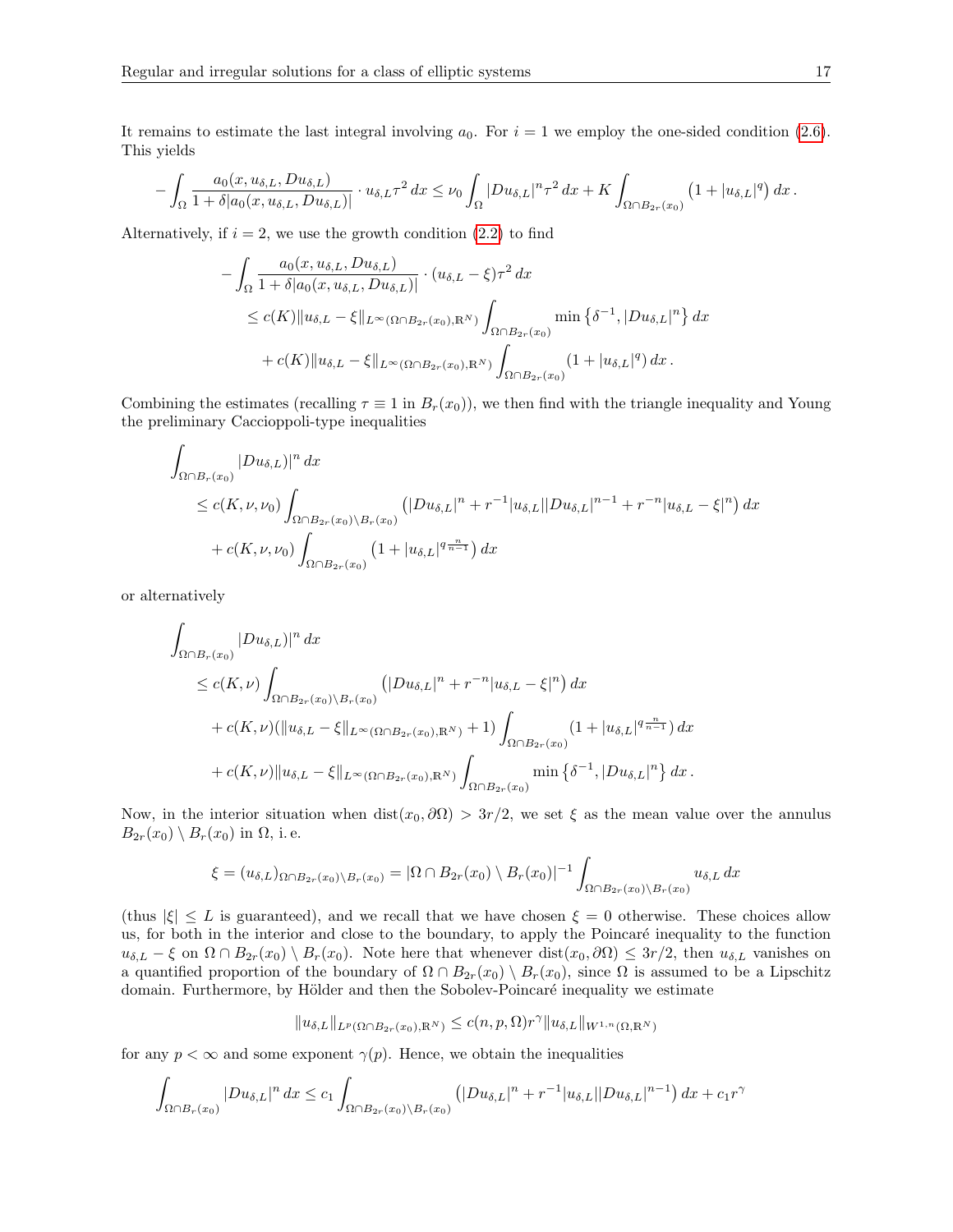and

$$
\int_{\Omega \cap B_r(x_0)} |Du_{\delta,L}|^n dx \le c_0(K,\nu,n) \int_{\Omega \cap B_{2r}(x_0) \backslash B_r(x_0)} |Du_{\delta,L}|^n dx + c_2 r^{\gamma} + c_2 \|u_{\delta,L} - \xi\|_{L^{\infty}(\Omega \cap B_{2r}(x_0),\mathbb{R}^N)} \left(r^{\gamma} + \int_{\Omega \cap B_{2r}(x_0)} \min\left\{\delta^{-1}, |Du_{\delta,L}|^n\right\} dx\right),
$$

with two constants  $c_1 = c_1(K, \nu, \nu_0, n, \|u_{\delta, L}\|_{W^{1,n}(\Omega, \mathbb{R}^N)})$  and  $c_2 = c_2(K, n, q, \nu, \|u_{\delta, L}\|_{W^{1,n}(\Omega, \mathbb{R}^N)})$ , which do not explicitly depend on the parameters L and  $\delta$  (only via the dependence on  $||u_{\delta,L}||_{W^{1,n}(\Omega,\mathbb{R}^N)}$ ). This yields the first Caccioppoli-type inequality stated in the lemma, and the second one follows from filling the hole and the fact that  $||u_{\delta,L} - \xi||_{L^{\infty}(\Omega \cap B_{2r}(x_0), \mathbb{R}^N)}$  is controlled by the oscillation of  $u_{\delta,L}$  in  $\Omega \cap B_{2r}(x_0)$ , as a direct consequence of the definition of  $\xi$ . П

#### 5.3 Uniform smallness of the *n*-energy and Morrey estimates

We continue to study sequences of functions in  $W^{1,n}$  and we are now interested in some consequences of Caccioppoli-type inequalities of the form of those derived in the previous section. The first consequence concerns uniform smallness of the n-energy and is obtained following the arguments from [\[11,](#page-23-25) Section 3.4]. Secondly, we provide estimates on the Morrey-norm for the gradient of solutions to the variational inequality [\(5.1\)](#page-14-0).

<span id="page-17-0"></span>**Lemma 5.3.** Let  $(v_k)_{k\in\mathbb{N}}$  be a sequence of functions in  $W^{1,n}(\Omega,\mathbb{R}^N)$  which is uniformly bounded, i.e.  $||v_k||_{W^{1,n}(\Omega,\mathbb{R}^N)} \leq C_0$  for all  $k \in \mathbb{N}$ , and which satisfies for all  $x_0 \in \overline{\Omega}$  and  $r \in (0,1)$ 

$$
\int_{\Omega \cap B_r(x_0)} |Dv_k|^n \, dx \le C_1 \int_{\Omega \cap B_{2r}(x_0) \backslash B_r(x_0)} \left( |Dv_k|^n + r^{-1} |v_k| |Dv_k|^{n-1} \right) dx + C_2 \omega(r)
$$

with  $\omega(\cdot)$  a modulus of continuity. Then there exists a critical radius  $r_c(\varepsilon, \omega(\cdot), C_0, C_1, C_2, \Omega) > 0$  such that

$$
\int_{\Omega \cap B_{r_c}(x_0)} |Dv_k|^n \, dx < \varepsilon^n
$$

uniformly in  $x_0 \in \overline{\Omega}$  and  $k \in \mathbb{N}$ .

Proof. We essentially have to estimate the mixed term, which is done by taking advantage of Lemma [4.1](#page-13-0) and Lemma [4.2.](#page-13-1) We start with a fixed  $x_0 \in \overline{\Omega}$ ,  $R \in (0, 1/4)$  and determine, according to Lemma [4.1,](#page-13-0) a radius  $r = r(x_0, k, R) < 1$  such that

$$
\int_{\Omega \cap B_{2r}(x_0)\backslash B_r(x_0)}|Dv_k|^n dx \leq \frac{1}{|\ln r|\ln |\ln r|}\int_{\Omega \cap B_{2R}(x_0)}|Dv_k|^n dx.
$$

We then observe that by the Trudinger-Moser inequality [\[34\]](#page-23-26) we find positive constants  $M, \alpha$  (depending only on the uniform  $W^{1,n}$ -norm of the sequence  $v_k$ ) such that

$$
\int_{\Omega} e^{\alpha |v_k|^{n/(n-1)}} dx \leq M \quad \text{for all } k \in \mathbb{N}.
$$

Hence, by Lemma [4.2](#page-13-1) we find

$$
|(v_k)_{\Omega \cap B_{2r}(x_0) \setminus B_r(x_0)}| \leq c |\ln r|^{\frac{n-1}{n}}.
$$

Now, by Hölder's and Poincaré's inequality (applied to the function  $v_k-(v_k)_{\Omega \cap B_{2r}(x_0)\setminus B_r(x_0)}$  on the annulus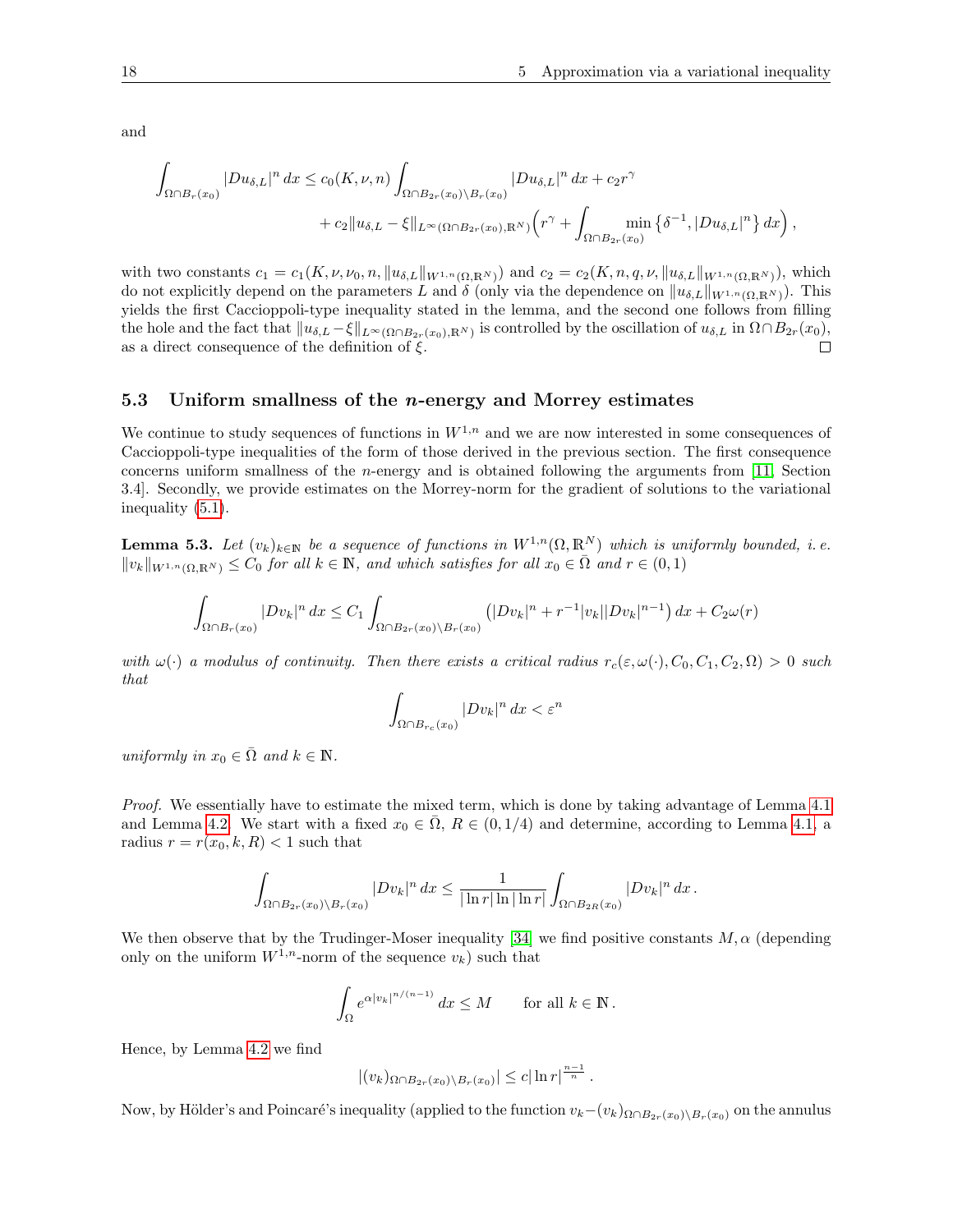$B_{2r}(x_0) \setminus B_r(x_0)$  in  $\Omega$  for the radius r determined above), the Caccioppoli-type inequality becomes

$$
\int_{\Omega \cap B_r(x_0)} |Dv_k|^n dx \leq c \int_{\Omega \cap B_{2r}(x_0) \backslash B_r(x_0)} |Dv_k|^n dx \n+ c |\ln r|^{n-1 \over n} \Big( \int_{\Omega \cap B_{2r}(x_0) \backslash B_r(x_0)} |Dv_k|^n dx \Big)^{n-1 \over n} + C_2 \omega(r) \n\leq c (|\ln r| \ln |\ln r|)^{-1} \int_{\Omega \cap B_{2R}(x_0)} |Dv_k|^n dx \n+ c (\ln |\ln r|)^{1-n} \Big( \int_{\Omega \cap B_{2R}(x_0)} |Dv_k|^n dx \Big)^{n-1 \over n} + C_2 \omega(r) .
$$

At this stage we conclude uniform smallness of the *n*-energy, in the sense that to a given  $\varepsilon > 0$  we can choose R sufficiently small such that the right-hand side of the previous inequality is smaller than  $\varepsilon^n$ . Since r is bounded from below according to Lemma [4.1](#page-13-0) (note that this bound is independent of  $x_0$  and k), we hence obtain the statement.  $\Box$ 

We next state the announced Morrey-estimates for sequences of functions, which – under further prerequisites – allow to pass from non-uniform to uniform estimates.

<span id="page-18-0"></span>**Lemma 5.4.** Let  $(v_k)_{k\in\mathbb{N}}$  be a sequence of functions in  $W^{1,n}(\Omega,\mathbb{R}^N)$  with the following properties:

- (i) non-uniform Morrey-estimate: there exists some  $\alpha > 0$  (independent of k) such that there holds  $[Dv_k]_{L^{n,n\alpha}(\Omega,\mathbb{R}^{Nn})}\leq C(k)$  for all  $k\in\mathbb{N}$ ;
- (ii) uniform smallness condition: for every  $\varepsilon > 0$  there exists a radius  $r_c > 0$  such that there holds  $||Dv_k||_{L^n(\Omega \cap B_{r_c}(x_0), \mathbb{R}^{N_n})} \leq \varepsilon;$
- (iii) Caccioppoli-type inequality: for all  $x_0 \in \overline{\Omega}$ , every  $r > 0$  and some  $\theta < 1$  there holds

$$
\int_{\Omega \cap B_r(x_0)} |Dv_k|^n dx \leq \theta \int_{\Omega \cap B_{2r}(x_0)} |Dv_k|^n dx + C_1 r^{n\alpha} \n+ C_1 \operatorname{osc}(v_k, \Omega \cap B_{2r}(x_0)) \Big( r^{n\alpha} + \int_{\Omega \cap B_{2r}(x_0)} |Dv_k|^n dx \Big).
$$

Then there exists  $\beta \in (0, \alpha]$  (independent of k) such that

$$
||Dv_k||_{L^{n,n\beta}(\Omega,\mathbb{R}^{Nn})} \leq C\big(C_1,r_c(n,C_1,\Omega,\theta), ||Dv_k||_{L^n(\Omega,\mathbb{R}^{Nn})}\big).
$$

*Proof.* We start by fixing a number  $\gamma \in (\theta, 1)$  and choose  $\beta < \alpha$  such that  $2^{n\beta}\theta \leq \gamma$ . Then we divide the Caccioppoli-type inequality in (iii) by  $r^{n\beta}$ . Estimating  $(2r)^{-\beta}||Dv_k||_{L^n(\Omega \cap B_{2r})}$  by  $||Dv_k||_{L^{n,n\beta}(\Omega)}$  and using Morrey's Theorem [4.3,](#page-14-2) we then find

$$
r^{-n\beta} \int_{\Omega \cap B_r(x_0)} |Dv_k|^n dx \leq \gamma \|Dv_k\|_{L^{n,n\beta}(\Omega, \mathbb{R}^{Nn})}^n + C_1 + c(n, C_1, \Omega) (\|Dv_k\|_{L^n(\Omega \cap B_{2r}(x_0), \mathbb{R}^{Nn})} + r^{n\alpha}) \|Dv_k\|_{L^{n,n\beta}(\Omega, \mathbb{R}^{Nn})}^n.
$$

Hence, for  $\varepsilon = \varepsilon(n, C_1, \Omega, \gamma)$  sufficiently small, we deduce from (ii) that

$$
r^{-n\beta} \int_{\Omega \cap B_r(x_0)} |Dv_k|^n dx \le \frac{1+\gamma}{2} \|Dv_k\|_{L^{n,n\beta}(\Omega, \mathbb{R}^{Nn})}^n + C_1
$$

provided that  $r \leq r_c(\varepsilon) = r_c(n, C_1, \Omega, \theta)$ . However, for larger radii, the left-hand side is trivially estimated by  $r_c(n, C_1, \Omega, \theta)^{-n\beta} \|Dv_k\|_{L^n(\Omega, \mathbb{R}^{N_n})}^n$ , and we hence end up with

$$
r^{-n\beta} \int_{\Omega \cap B_r(x_0)} |Dv_k|^n dx \le \frac{1+\gamma}{2} \|Dv_k\|_{L^{n,n\beta}(\Omega, \mathbb{R}^{Nn})}^n + C_1 + r_c(n, C_1, \Omega, \theta)^{-n\beta} \|Dv_k\|_{L^n(\Omega, \mathbb{R}^{Nn})}^n
$$

for all  $x_0 \in \Omega$ ,  $r > 0$ . Passing to the supremum over all  $x_0 \in \Omega$ ,  $r > 0$ , we can replace the left-hand side of the last estimate by  $||Dv_k||_{L^{n,n\beta}(\Omega,\mathbb{R}^{N_n})}^n$ , and the assertion then follows from  $\gamma < 1$ .  $\Box$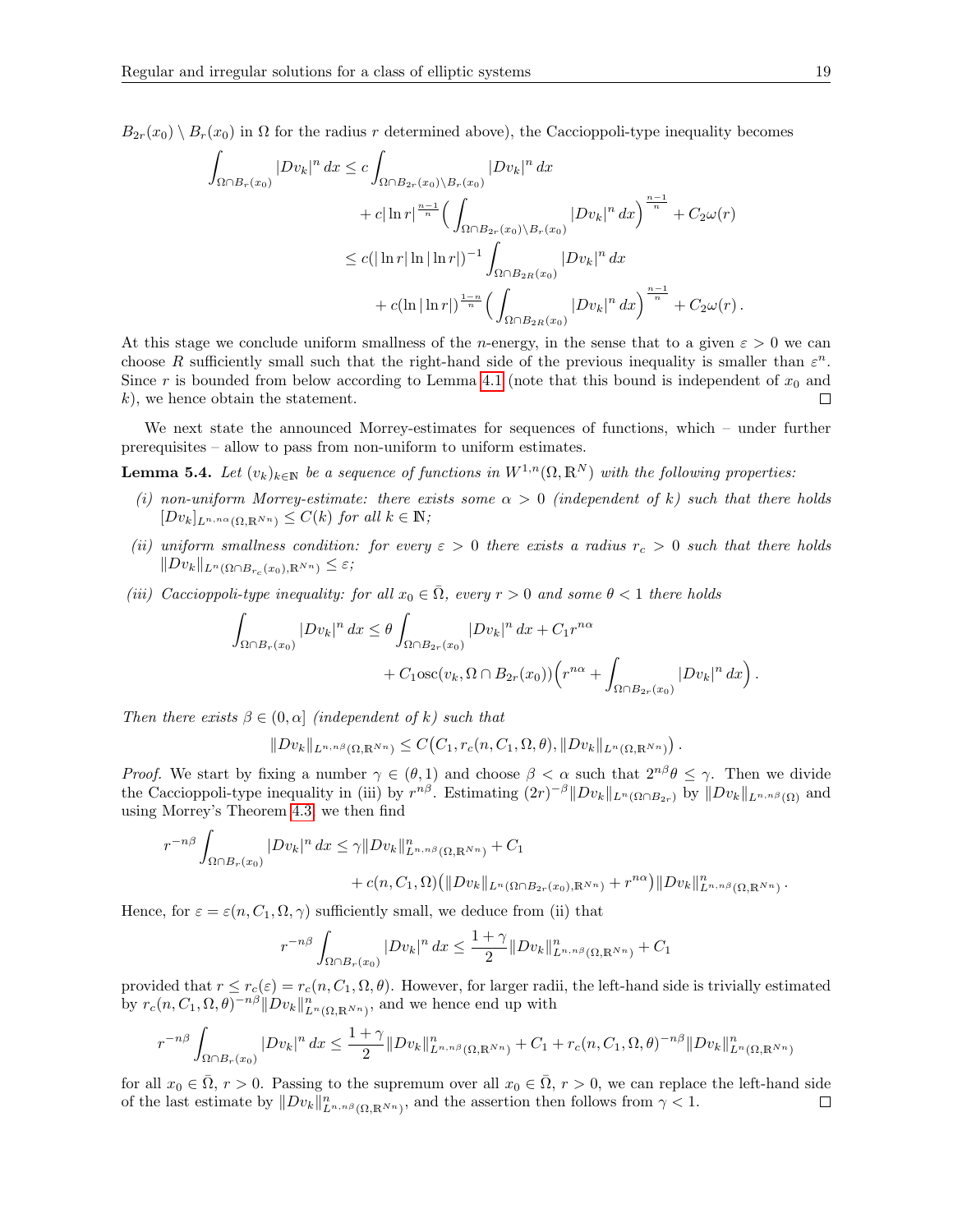# 6 Proof of Theorem [1.4](#page-3-1)

*Proof of Theorem [1.4.](#page-3-1)* The proof is divided into a series of steps. We now study solutions  $u_{\delta,L}$  to the variational inequality [\(5.1\)](#page-14-0) for  $\delta, L > 0$ , and subsequently we extract information about the two families  $(u_{\delta,L})_{\delta\in(0,1)}$ , with  $L>0$  fixed, and  $(u_L)_{L\in\mathbb{N}}=(u_{0,L})_{L\in\mathbb{N}}$ , using the results provided in Section [5.](#page-14-3)

Step 1: The sequence  $(u_{\delta,L})_{\delta>0}$  for  $L>0$  fixed. In this step we shall sometimes use the fact that  $|u_{\delta,L}| \leq L$  for all  $\delta \in (0,1)$ . Sequentially we now derive the following properties.

- a) Existence and uniform bound on the  $W_0^{1,n}$ -norm. This is a consequence of Proposition [5.1,](#page-14-4) which in particular shows  $||u_{\delta,L}||_{W_0^{1,n}(\Omega,\mathbb{R}^N)} \leq c(K,L,\nu,\nu_0, |\Omega|)$  for all  $\delta > 0$ .
- $b)$  Morrey estimate and Hölder continuity, via a classical hole-filling technique introduced by Widman [\[37\]](#page-24-6). Indeed, the Caccioppoli-type inequality in Lemma [5.2](#page-15-0) shows the existence of a number  $\alpha(\theta, n) = \alpha(K, \nu, n) > 0$ , independent of  $\delta, L$ , such that

$$
||Du_{\delta,L}||_{L^{n,n\alpha}(\Omega,\mathbb{R}^{Nn})}\leq c(\delta,K,L,\nu,\nu_0,n,q,\Omega,||Du_{\delta,L}||_{L_0^n(\Omega,\mathbb{R}^{Nn})}).
$$

Moreover, we obtain Hölder continuity of  $u_{\delta,L}$  with exponent  $\alpha$  via Theorem [4.3,](#page-14-2) with Hölder constant depending in particular on  $\delta, L$ .

- c) Uniform smallness of the *n*-energy. From the first Caccioppoli-type inequality in Lemma [5.2,](#page-15-0) com-bined with the uniform bound from Step 1a), and Lemma [5.3](#page-17-0) we immediately find for every  $\varepsilon > 0$ a radius  $r_c(\varepsilon, K, L, \nu, \nu_0, n, q, \Omega) > 0$  such that  $||Du_{\delta,L}||_{L^n(\Omega \cap B_{r_c}(x_0))} \leq \varepsilon$  holds, uniformly in  $x_0 \in \overline{\Omega}$ and for all  $\delta \in (0,1)$ .
- d) Uniform Morrey-estimate in  $\delta \in (0,1)$ . With the (non-uniform) Hölder regularity derived in Step 1b), the uniform smallness from Step 1c), and the second Caccioppoli-type inequality in Lemma [5.2](#page-15-0) we are in the position to apply Lemma [5.4.](#page-18-0) This ensures the existence of some  $\beta \in (0, \alpha]$  such that

$$
||Du_{\delta,L}||_{L^{n,n,\beta}(\Omega,\mathbb{R}^{Nn})}\leq C(n,K,L,\nu,\nu_0,q,\Omega,||Du_{\delta,L}||_{L^{n}(\Omega,\mathbb{R}^{Nn})}).
$$

Step 2: The passage to the limit  $\delta \searrow 0$ . As already noted in Step 1a), the sequence  $(u_{\delta,L})_{\delta>0}$  is bounded uniformly in  $W_0^{1,n}(\Omega,\mathbb{R}^N)$ , with  $L>0$  fixed. Hence, we can extract a subsequence which converges weakly to a function  $u_L \in W_0^{1,n}(\Omega,\mathbb{R}^N)$ . Moreover,  $u_L$  is a solution to the variational inequality [\(5.1\)](#page-14-0) for  $\delta = 0$ (thus, we establish in particular existence of a solution to  $(5.1)$  for  $\delta = 0$ ). This is seen as follows. First, since for all  $L > 0$  we also have convergence  $u_{\delta,L} \to u_L$  in some Hölder space, we get

$$
\langle B_{\delta}(u_{\delta,L}), u_{\delta,L} - u_L \rangle \to 0 \quad \text{as } \delta \searrow 0.
$$

Hence, as in the proof of Proposition [5.1,](#page-14-4) we find

$$
\limsup_{\delta \searrow 0} \int_{\Omega} \left( a(x, u_{\delta, L}, Du_{\delta, L}) - a(x, u_{\delta, L}, Du_L) \right) \cdot \left( Du_{\delta, L} - Du_L \right) dx \leq 0.
$$

The monotonicity condition [\(2.4\)](#page-5-5) then implies strong convergence  $u_{\delta,L} \to u_L$  in  $W_0^{1,n}(\Omega,\mathbb{R}^N)$ , which in turn yields the desired variational inequality, due to the convergence

$$
\langle A(u_{\delta,L}), u_{\delta,L} - v \rangle + \langle B_{\delta}(u_{\delta,L}), u_{\delta,L} - v \rangle \rightarrow \langle A(u_L), u_L - v \rangle + \langle B(u_L), u_L - v \rangle
$$

for all  $v \in W_0^{1,n}(\Omega,\mathbb{R}^N)$  with  $||v||_{L^{\infty}(\Omega,\mathbb{R}^N)} \leq L$ .

Step 3: The sequence  $(u_L)_L$ . The regularity properties of  $u_L$  derived in Step 1 may still depend on L. In order to remove this L-dependence, we next proceed analogously to above and show the corresponding properties for the sequence  $(u_L)_L$  (instead of  $(u_{\delta,L})_\delta$ ), uniformly in L.

a) Existence and uniform bound on the  $W_0^{1,n}$ -norm. Existence was proved in Step 2, and the uniform bound is an immediate consequence of the coercivity  $(2.3)$  of the operator  $T$ .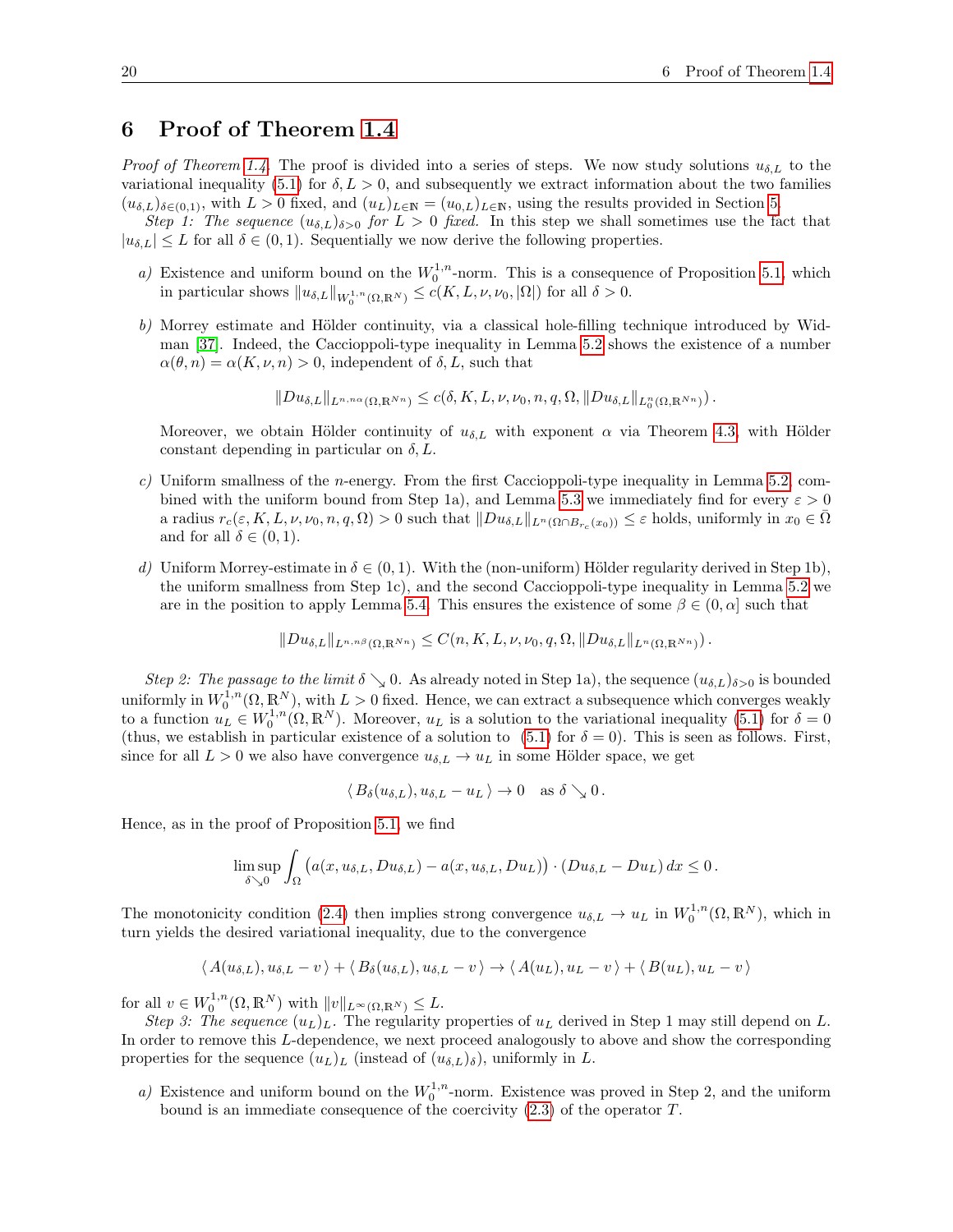- b) Morrey estimate and Hölder continuity. A non-uniform bound (depending on L) for  $Du<sub>L</sub>$  in the Morrey norm  $L^{n,n\beta}(\Omega,\mathbb{R}^{Nn})$  follows by construction via the passage to the limit in Step 1b).
- $c$ ) Uniform smallness of the *n*-energy. Again, the first Caccioppoli-type inequality in Lemma [5.2](#page-15-0) (now with  $\delta = 0$ ) together with Lemma [5.3](#page-17-0) implies that, for every  $\varepsilon > 0$ , there exists a radius  $r_c(\varepsilon, K, \nu, \nu_0, n, q, \Omega, \sup_L \|Du_L\|_{L^n(\Omega, \mathbb{R}^{Nn})}) > 0$  such that  $\|Du_{\delta, L}\|_{L^n(B_{r_c}(x_0), \mathbb{R}^{Nn})} \leq \varepsilon$ , uniformly in  $x_0 \in \overline{\Omega}$  and  $L > 0$ .
- d) Uniform Morrey-estimate in  $L > 0$ . With Step 3b), Step 3c), and the second Caccioppoli-type inequality in Lemma [5.2,](#page-15-0) we may apply Lemma [5.4](#page-18-0) as above in Step 1d). This yields  $\tilde{\beta} \in (0, \beta]$  such that

$$
||Du_L||_{L^{n,n}\tilde{\beta}(\Omega,\mathbb{R}^{Nn})}\leq C(n,K,\nu,\nu_0,q,\Omega,\sup_L ||Du_L||_{L^n(\Omega,\mathbb{R}^{Nn})}).
$$

Step 4: The passage to the limit  $L \to \infty$ . Exactly as in Step 2, we obtain a subsequence of  $(u_L)_L$  which converges (weakly by compactness, strongly via the monotonicity condition) to some  $u \in W_0^{1,n}(\Omega,\mathbb{R}^N)$  $C^{0,\widetilde{\beta}}(\Omega,\mathbb{R}^N)$ . The variational inequality

$$
\langle A(u), u - v \rangle + \langle B(u), u - v \rangle \le 0 \quad \text{for all } v \in W_0^{1,n}(\Omega, \mathbb{R}^N)
$$

then immediately gives equality, and hence,  $u$  is a solution to the system  $(1.1)$ . This completes the proof of the theorem.  $\Box$ 

### <span id="page-20-0"></span>7 Application to discount control problems

The theory provided above also applies to obtain the existence of a regular solution for other problems having an inhomogeneity of critical growth, at least in the critical dimension. For illustration, we state the corresponding result exemplary for equations related to discount control. The proof differs in some parts, but the general strategy via approximation and the validity of uniform Morrey-type estimates remains the same. For simplicity, we here restrict ourselves to the following system of equations (cf. Section [3.2\)](#page-7-0)

$$
-\sum_{i=1}^{n} D_i \left[ (1+|Du|^2)^{\frac{p-2}{2}} D_i u^{\alpha} \right] + \gamma u^{\alpha} = H_0^{\alpha}(\cdot, u, Du) + G(\cdot, u, Du)Du^{\alpha} - F(\cdot, u, Du)u^{\alpha} + f^{\alpha} \tag{7.1}
$$

$$
=: H^{\alpha}(x, u, Du) + f^{\alpha}
$$

for all  $\alpha = 1, \ldots, N$  in a regular domain  $\Omega \subset \mathbb{R}^n$ , some  $\gamma > 0$ , and with functions  $H_0: \Omega \times \mathbb{R}^N \times \mathbb{R}^{N_n} \to \mathbb{R}^N$ ,  $G: \Omega \times \mathbb{R}^N \times \mathbb{R}^{N_n} \to \mathbb{R}^n$ ,  $F: \Omega \times \mathbb{R}^N \times \mathbb{R}^{N_n} \to \mathbb{R}$  and  $f: \Omega \to \mathbb{R}^N$  on the right-hand side. We further assume that this inhomogeneity satisfies the Carathéodory condition and that the following growth assumptions hold true:

<span id="page-20-2"></span><span id="page-20-1"></span>
$$
\begin{cases}\n|H_0^{\alpha}(x, u, z)| \le K|z|^{p-2}|z^{\alpha}|^2 + K & \text{for } \alpha = 1, \dots, N \\
|G(x, u, z)| \le K|z|^{p-1} + K \\
0 \le F(x, u, z) \le K|z|^p + K \\
f \in L^{\infty}(\Omega, \mathbb{R}^N)\n\end{cases}
$$
\n(7.2)

for all  $x \in \Omega$ ,  $u \in \mathbb{R}^N$ , and  $z \in \mathbb{R}^{N_n}$ , cf. [\[2,](#page-22-1) [3\]](#page-22-2). We emphasize that the function  $H_0^{\alpha}$  only depends on  $z^{\beta}$  for  $\beta \neq \alpha$  with (p-2)-growth. This system can be considered as a natural extension of discount control problems  $(p = 2)$ . We further note that we here consider only principal parts which are of p-Laplace structure. However, one might easily adapt the theory in order to cover more general systems of monotone structure. With an approximation technique which is similar to that applied before we find the existence of a regular solution to [\(7.1\)](#page-20-1).

**Theorem 7.1.** Let  $\Omega \subset \mathbb{R}^n$  be a Lipschitz domain and assume that the aforementioned growth assump-tions [\(7.2\)](#page-20-2) are fulfilled for  $p = n$ . Then the elliptic system [\(7.1\)](#page-20-1) has a weak solution  $u \in C^{\alpha}_{loc}(\Omega, \mathbb{R}^N)$  $W_0^{1,n}(\Omega,\mathbb{R}^N)$  for some  $\alpha > 0$ .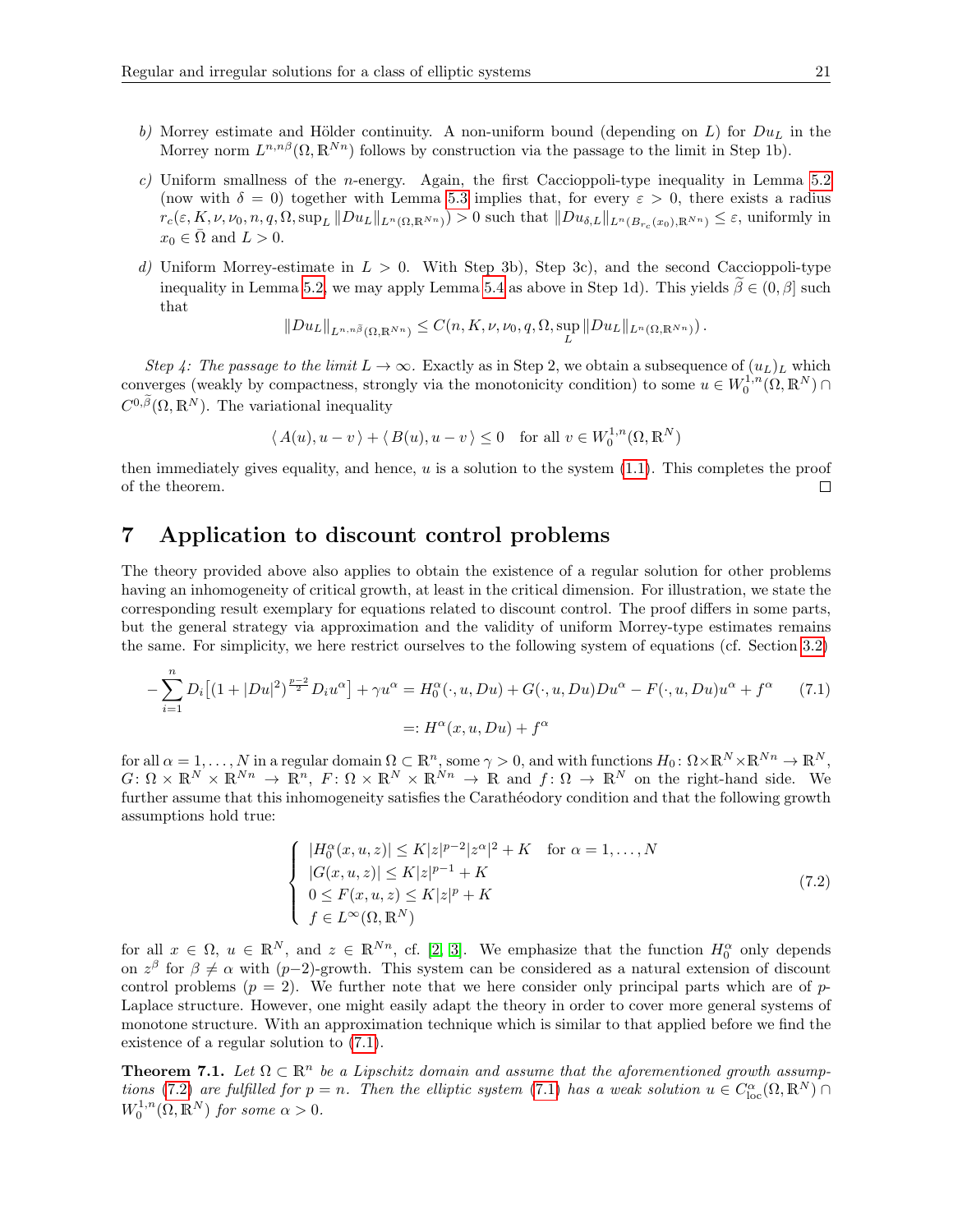Sketch of proof. Since the arguments are very similar to those in [\[3\]](#page-22-2) (and partially also to those applied before), we only describe briefly the intermediate steps of the proof and leave the details to the reader. We start by approximating the right-hand side  $H(x, u, z)$  in [\(7.1\)](#page-20-1) via a bounded inhomogeneity  $H_{\delta}(x, u, z)$  =  $H(x, u, z)/(1 + \delta |z|^n)$ . We then introduce the approximating system via

<span id="page-21-0"></span>
$$
-\sum_{i=1}^{n} D_i \left[ (1+|Du|^2)^{\frac{p-2}{2}} D_i u_\delta \right] + \gamma u_\delta = H_\delta(x, u, Du) + f \quad \text{in } \Omega. \tag{7.3}
$$

Observation 1: Boundedness of  $(u_{\delta})$ . The approximate elliptic systems have continuous solutions  $u_{\delta} \in W_0^{1,n}(\Omega,\mathbb{R}^N)$  with uniform  $L^{\infty}$ -bound in terms of only the data (that is, K,  $||f||_{L^{\infty}(\Omega,\mathbb{R}^N)}$  and  $\gamma$ ). The proof is based on the theory of monotone operators, combined with a weak maximum principles involving truncations, and follows the arguments in [\[3,](#page-22-2) Section 8]. With this bound at hand, we need only the approximation with  $\delta \searrow 0$  (and not the additional approximation with  $L \nearrow \infty$  for the bounds on the  $L^{\infty}$ -norms of the solutions to the approximating system).

Observation 2: A Caccioppoli-type inequality I. We test the approximating system  $(7.3)$  with iterated exponential functions of the form

$$
\varphi^{\alpha} = \tau \Big( \exp(\lambda u_{\delta}^{\alpha}) - \exp(-\lambda u_{\delta}^{\alpha}) \Big) \exp \Big( \lambda \sum_{\beta=1}^{N} (\exp(\lambda u_{\delta}^{\beta}) + \exp(-\lambda u_{\delta}^{\beta})) \Big)
$$

$$
:= \tau \Big( \exp(\lambda u_{\delta}^{\alpha}) - \exp(-\lambda u_{\delta}^{\alpha}) \Big) \exp(h(u_{\delta}))
$$

with  $\tau$  either a localization function or  $\tau \equiv 1$  (both is possible due to the zero-boundary condition on the family  $(u_{\delta})_{\delta\in(0,1)}$ , and  $\lambda > 0$  a parameter to be chosen later. Similarly as in [\[3,](#page-22-2) Section 6], we now study the effects of this test function on the principle part of [\(7.3\)](#page-21-0). We find

$$
\int_{\Omega} (1+|Du_{\delta}|^{2})^{\frac{p-2}{2}} Du_{\delta} \cdot D\varphi dx
$$
\n
$$
= \lambda \sum_{\alpha=1}^{N} \int_{\Omega} (1+|Du_{\delta}|^{2})^{\frac{p-2}{2}} |Du_{\delta}^{\alpha}|^{2} (\exp(\lambda u_{\delta}^{\alpha}) + \exp(-\lambda u_{\delta}^{\alpha})) \exp(h(u_{\delta}))\tau dx
$$
\n
$$
+ \int_{\Omega} (1+|Du_{\delta}|^{2})^{\frac{p-2}{2}} \left| \sum_{\alpha=1}^{N} \nabla(\exp(\lambda u_{\delta}^{\alpha}) + \exp(-\lambda u_{\delta}^{\alpha})) \right|^{2} \exp(h(u_{\delta}))\tau dx
$$
\n
$$
+ \sum_{\alpha=1}^{N} \int_{\Omega} (1+|Du_{\delta}|^{2})^{\frac{p-2}{2}} Du_{\delta}^{\alpha} (\exp(\lambda u_{\delta}^{\alpha}) - \exp(-\lambda u_{\delta}^{\alpha})) \exp(h(u_{\delta})) \cdot \nabla \tau dx.
$$

Concerning the right-hand side of the approximating system [7.3,](#page-21-0) we can estimate the first three terms as follows (noting  $(1 + \delta |z|^p) \ge 1$  in the regularization of the inhomogeneity):

$$
\int_{\Omega} |H_0(\cdot, u_\delta, Du_\delta) \cdot \varphi| dx \le K \int_{\Omega} (1 + |Du_\delta|^{p-2} |Du_\delta^\alpha|^2) \left(\exp(\lambda u_\delta^\alpha) + \exp(-\lambda u_\delta^\alpha)\right) \exp(h(u_\delta)) \tau dx
$$
  

$$
\int_{\Omega} |G(\cdot, u_\delta, Du_\delta) Du_\delta \cdot \varphi| dx \le \varepsilon \int_{\Omega} |Du_\delta|^p \exp(h(u_\delta)) \tau dx
$$
  

$$
+ \lambda^{-2} c(\varepsilon, K) \int_{\Omega} (1 + |Du_\delta|^2)^{\frac{p-2}{2}}
$$
  

$$
\times \left| \sum_{\alpha=1}^N \nabla(\exp(\lambda u_\delta^\alpha) + \exp(-\lambda u_\delta^\alpha)) \right|^2 \exp(h(u_\delta)) \tau dx
$$
  

$$
-F(x, u_\delta(x), Du_\delta(x)) u_\delta(x) \cdot \varphi(x) \le 0 \quad \text{for } x \in \Omega.
$$

For the last inequality we have used the facts that  $F \ge 0$  and that  $t(\exp(\lambda t) - \exp(-\lambda t))$  for all possible choices of  $t \in \mathbb{R}$  and  $\lambda > 0$ . With  $\lambda = \lambda(K)$  chosen in a suitable way, we then obtain the desired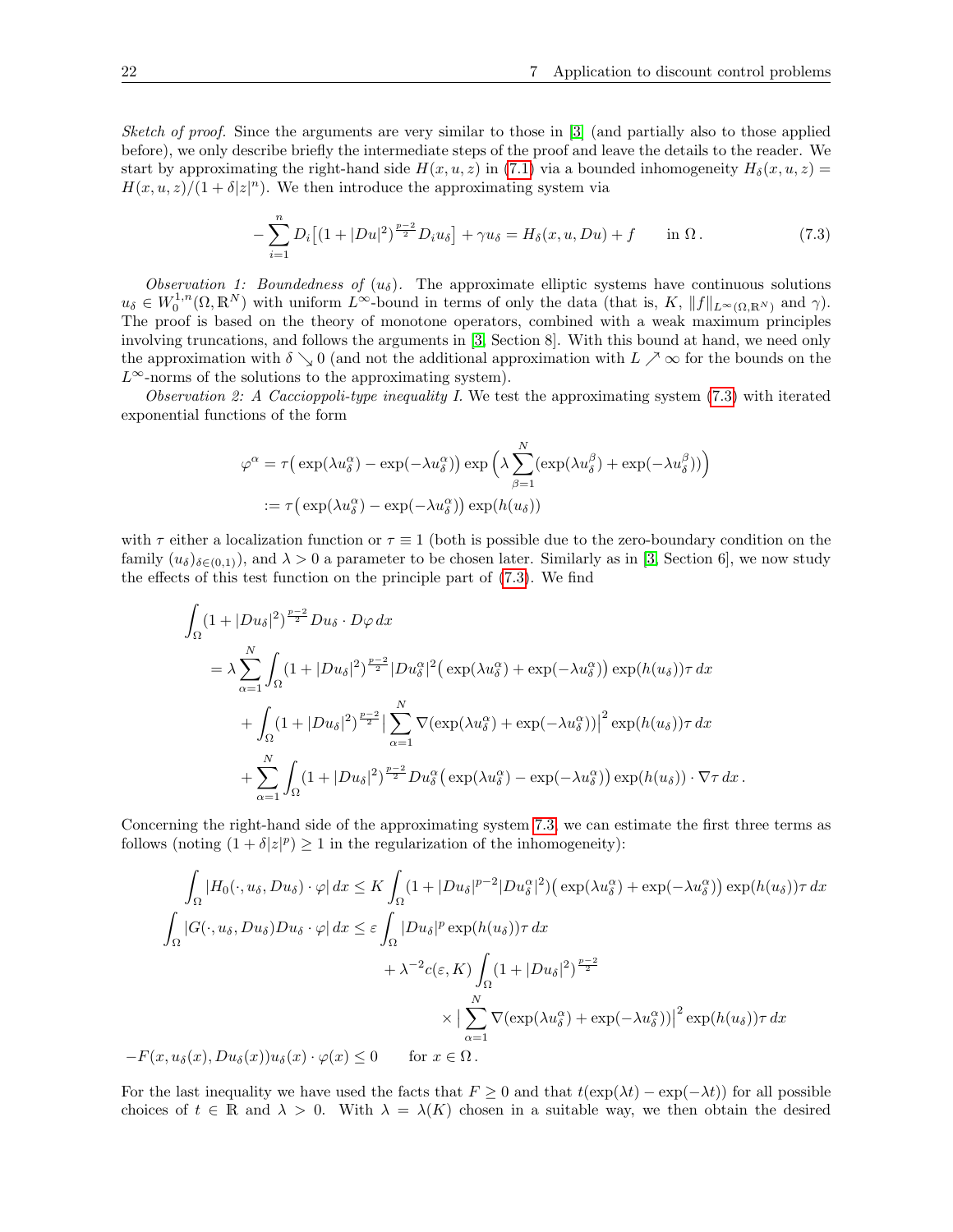Caccioppoli-type inequality

$$
\sum_{\alpha=1}^{N} \int_{\Omega} \left[ (1+|Du_{\delta}|^{2})^{\frac{p-2}{2}} |Du_{\delta}^{\alpha}|^{2} \left( \exp(\lambda u_{\delta}^{\alpha}) + \exp(-\lambda u_{\delta}^{\alpha}) \right) \right] \n+ (\gamma u_{\delta}^{\alpha} - f^{\alpha}) \left( \exp(\lambda u_{\delta}^{\alpha}) - \exp(-\lambda u_{\delta}^{\alpha}) \right) \left[ \exp(h(u_{\delta})) \tau \, dx \right] \n\\
\leq - \sum_{\alpha=1}^{N} \int_{\Omega} (1+|Du_{\delta}|^{2})^{\frac{p-2}{2}} Du_{\delta}^{\alpha} \left( \exp(\lambda u_{\delta}^{\alpha}) - \exp(-\lambda u_{\delta}^{\alpha}) \right) \exp(h(u_{\delta})) \cdot \nabla \tau \, dx \, .
$$

Observation 3: A Caccioppoli-type inequality II. Testing the approximating system  $(7.3)$  with the function  $(u_{\delta} - \xi)\tau^2$  for suitable choices of  $\xi \in \mathbb{R}^N$  and with  $\tau \in C_0^{\infty}(B_{2r}(x_0), [0,1])$  a standard cutoff function with  $\tau \equiv 1$  in  $B_r(x_0)$  and  $||D\tau||_{L^{\infty}(\Omega,\mathbb{R}^n)} \leq cr^{-1}$  and using a hole-filling argument one arrives at a classical Caccioppoli inequality, in a very similar way as in Lemma [5.2.](#page-15-0) In particular, this establishes a non-uniform Morrey-type estimate for  $Du_{\delta}$ , which in particular guarantees that assumption (i) of Lemma [5.4](#page-18-0) is satisfied for the sequence  $(u_{1/k})_{k\in\mathbb{N}}$ .

Consequence 1: Uniform  $W^{1,p}$ -estimate. Using the previous Caccioppoli-type inequality I for the choice  $\tau \equiv 1$ , we immediately obtain a uniform bound on the W<sup>1,n</sup>-norm of the family  $(u_{\delta})_{\delta \in (0,1)}$ , by taking advantage of the inequalities

$$
\exp(\lambda t) + \exp(-\lambda t) \ge 2
$$
 and  $t(\exp(\lambda t) - \exp(-\lambda t)) \ge 0$ 

for all  $t \in \mathbb{R}$  and  $\lambda > 0$ . This bound is needed later for the passage to the limit  $\delta \searrow 0$ .

Consequence 2: Logarithmic Morrey estimate. In the Caccioppoli-type inequality I we next choose  $\tau = |\ln(\text{diam}(\Omega)|x - x_0|/2)|^a$  for  $a \in (0, 1)$ . Using Young's inequality, this gives

$$
\int_{\Omega} (1+|Du_{\delta}|^{2})^{\frac{p-2}{2}} |Du_{\delta}|^{2} | \ln(\text{diam}(\Omega)|x-x_{0}|/2)|^{a} dx
$$
\n
$$
\leq c \int_{\Omega} |\ln(\text{diam}(\Omega)|x-x_{0}|/2)|^{a} dx
$$
\n
$$
+ c \int_{\Omega} (1+|Du_{\delta}|^{2})^{\frac{p-2}{2}} |Du_{\delta}| |\ln(\text{diam}(\Omega)|x-x_{0}|/2)|^{a-1} |x-x_{0}|^{-1} dx
$$
\n
$$
\leq \frac{1}{2} \int_{\Omega} (1+|Du_{\delta}|^{2})^{\frac{p-2}{2}} |Du_{\delta}|^{2} |\ln(\text{diam}(\Omega)|x-x_{0}|/2)|^{a} dx + c(a, K, ||f||_{L^{\infty}(\Omega, \mathbb{R}^{N})}, \text{diam}(\Omega)).
$$

Hence, after absorbing the first integral on the right-hand side, we end up with

$$
\int_{B_r(x_0)\cap\Omega} |Du_\delta|^p |\ln(|x-x_0|)|^a dx \leq c
$$

for all  $x_0 \in \Omega$  and every  $r \leq 1/2$ . In particular, this provides the uniform smallness condition of the  $L^n$ -norm of the sequence  $(Du_\delta)_{\delta \in (0,1)}$  as required in Lemma [5.4](#page-18-0) (ii).

Conclusion and passage to the limit. Proceeding exactly as in the proof of Theorem [1.4,](#page-3-1) one now employs Lemma [5.4](#page-18-0) in order to obtain a uniform Morrey estimate for the sequence  $(u_{1/k})_{k\in\mathbb{N}}$ . Passing to the limit  $k \to \infty$  it turns out that the sequence  $(u_{1/k})_{k\in\mathbb{N}} \subset W_0^{1,n}(\Omega,\mathbb{R}^N)$  of solutions to the ap-proximating system [\(7.3\)](#page-21-0) (with  $1/k$  instead of  $\delta$ ) form an approximating sequence of a regular solution  $u \in C^{0,\alpha}(\Omega, \mathbb{R}^N) \cap W_0^{1,n}(\Omega, \mathbb{R}^N)$  of the original system [\(7.1\)](#page-20-1). This finishes the proof of the theorem.

### References

- <span id="page-22-0"></span>[1] L. Beck, Regularity versus singularity for weak solutions to elliptic systems in two dimensions, Preprint (2010).
- <span id="page-22-1"></span>[2] A. Bensoussan and J. Frehse, Nonlinear elliptic systems in stochastic game theory, J. Reine Angew. Math. 350 (1984), 23–67.
- <span id="page-22-2"></span>[3] A. Bensoussan and J. Frehse, Systems of Bellman equations to stochastic differential games with discount control, Boll. Unione Mat. Ital. (9) 1 (2008), no. 3, 663–681.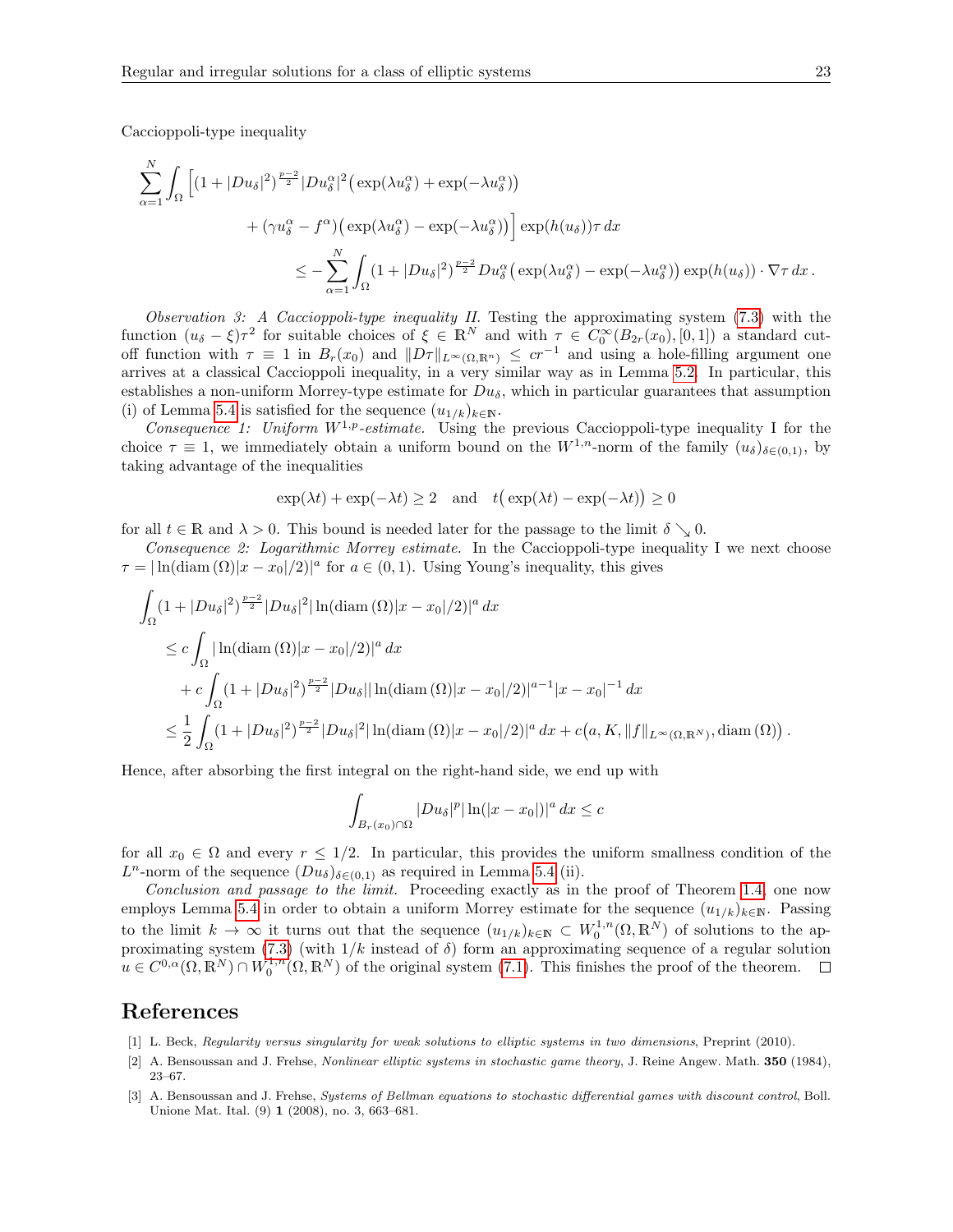- <span id="page-23-17"></span>[4] M. Bulíček and J. Frehse,  $C^{\alpha}$ -regularity for a class of non-diagonal elliptic systems with p-growth, Calc. Var. Partial Differential Equations 43 (2012), no. 3-4, 441–462.
- <span id="page-23-18"></span>[5] M. Bulíček, J. Frehse, and M. Steinhauer, Everywhere  $C^{\alpha}$ -estimates for a class of nonlinear elliptic systems with critical growth, Preprint (2012).
- <span id="page-23-8"></span>[6] L. A. Caffarelli, Regularity theorems for weak solutions of some nonlinear systems, Comm. Pure Appl. Math. 35 (1982), no. 6, 833–838.
- <span id="page-23-10"></span>[7] J. Frehse, A discontinuous solution of a mildly nonlinear elliptic system, Math. Z. 134 (1973), 229–230.
- <span id="page-23-23"></span>[8] J. Frehse, A note on the Hölder continuity of solutions of variational problems, Abh. Math. Sem. Univ. Hamburg 43 (1975), 59–63.
- <span id="page-23-12"></span>[9] J. Frehse, On two-dimensional quasilinear elliptic systems, Manuscr. Math. 28 (1979), 21–49.
- <span id="page-23-24"></span>[10] J. Frehse, Un problème variationnel bidimensionnel possédant des extrémales bornées et discontinues, C. R. Acad. Sci. Paris Sér. A-B 289 (1979), no. 15, A751-A753.
- <span id="page-23-25"></span>[11] J. Frehse and M. Specovius-Neugebauer, Existence of regular solutions to a class of parabolic systems in two space dimensions with critical growth behaviour, Ann. Univ. Ferrara Sez. VII Sci. Mat. 55 (2009), no. 2, 239–261.
- <span id="page-23-22"></span>[12] M. Fuchs, Liouville theorems for p-harmonic systems, Boll. Un. Mat. Ital. A (7) 1 (1987), no. 3, 429–435.
- <span id="page-23-28"></span>[13] M. Giaquinta, Multiple Integrals in the Calculus of Variations and Nonlinear Elliptic Systems, Princeton University Press, Princeton, New Jersey, 1983.
- <span id="page-23-16"></span>[14] M. Giaquinta and E. Giusti, On the regularity of the minima of variational integrals, Acta Math. 148 (1982), 31–46.
- <span id="page-23-27"></span>[15] E. Giusti, Direct Methods in the Calculus of Variation, World Scientific Publishing, Singapore, 2003.
- <span id="page-23-0"></span>[16] E. Giusti and M. Miranda, Un esempio di soluzioni discontinue per un problema di minimo relativo ad un integrale regolare del calcolo delle variazioni, Boll. Unione Mat. Ital., IV. Ser. 1 (1968), 219–226.
- <span id="page-23-19"></span>[17] C. Hamburger, A new partial regularity proof for solutions of nonlinear elliptic systems, Manuscr. Math. 95 (1998), no. 1, 11–31.
- <span id="page-23-2"></span>[18] W. Hao, S. Leonardi, and J. Nečas, An example of irregular solution to a nonlinear Euler-Lagrange elliptic system with real analytic coefficients, Ann. Sc. Norm. Super. Pisa, Cl. Sci., IV. Ser. 23 (1996), 57-67.
- <span id="page-23-6"></span>[19] S. Hildebrandt and K.-O. Widman, Some regularity results for quasilinear elliptic systems of second order, Math. Z. 142 (1975), 67–86.
- <span id="page-23-7"></span> $[20]$  S. Hildebrandt and K.-O. Widman, On the Hölder continuity of weak solutions of quasilinear elliptic systems of second order, Ann. Scuola Norm. Sup. Pisa Cl. Sci. (4) 4 (1977), no. 1, 145–178.
- <span id="page-23-14"></span>[21] S. Hildebrandt and K.-O. Widman, Sätze vom Liouvilleschen Typ für quasilineare elliptische Gleichungen und Systeme, Nachr. Akad. Wiss. Göttingen Math.-Phys. Kl. II (1979), no. 4, 41–59.
- <span id="page-23-4"></span>[22] A. Koshelev, Regularity problem for quasilinear elliptic and parabolic systems, Lecture Notes in Math., vol. 1614, Springer, Berlin, 1995.
- <span id="page-23-29"></span>[23] J. Kristensen and G. Mingione, The singular set of minima of integral functionals, Arch. Rational Mech. Anal. 180 (2006), no. 3, 331–398.
- <span id="page-23-5"></span>[24] O. A. Ladyzhenskaya and N. N. Ural'tseva, Linear and quasilinear elliptic equations, Mathematics in Science and Engineering. 46. New York-London: Academic Press. XVIII, 495 p., 1968.
- <span id="page-23-20"></span>[25] R. Landes, On the existence of weak solutions of perturbated systems with critical growth, J. Reine Angew. Math. 393 (1989), 21–38.
- <span id="page-23-21"></span>[26] R. Landes, On the angle condition for the perturbation of elliptic systems, Ann. Scuola Norm. Sup. Pisa Cl. Sci. (4) 29 (2000), no. 2, 253–268.
- <span id="page-23-30"></span>[27] J. L. Lions, Quelques méthodes de résolution des problèmes aux limites non linèaires, Dunod, Gauthier-Villars, Paris, 1969.
- <span id="page-23-11"></span>[28] M. Meier, Liouville theorems for nonlinear elliptic equations and systems, Manuscr. Math. 29 (1979), no. 2-4, 207–228.
- <span id="page-23-13"></span>[29] M. Meier, Liouville theorems, partial regularity and Hölder continuity of weak solutions to quasilinear elliptic systems, Trans. Amer. Math. Soc. 284 (1984), no. 1, 371–387.
- <span id="page-23-3"></span>[30] G. Mingione, Regularity of minima: an invitation to the Dark Side of the Calculus of Variations, Appl. Math. 51 (2006), no. 4, 355–425.
- <span id="page-23-15"></span>[31] C. B. Morrey, Multiple integrals in the calculus of variations, Die Grundlehren der mathematischen Wissenschaften. 130. Berlin-Heidelberg-New York: Springer-Verlag. XII, 506 p., 1966.
- <span id="page-23-1"></span>[32] J. Necas, Example of an irregular solution to a nonlinear elliptic system with analytic coefficients and conditions for regularity, Theory of nonlinear operators (Proc. Fourth Internat. Summer School, Acad. Sci., Berlin, 1975), Akademie-Verlag, Berlin, 1977, pp. 197–206.
- <span id="page-23-9"></span>[33] M. Struwe, A counterexample in elliptic regularity theory, Manuscr. Math. 34 (1981), no. 1, 85–92.
- <span id="page-23-26"></span>[34] N. S. Trudinger, On imbeddings into Orlicz spaces and some applications, J. Math. Mech. 17 (1967), 473–483.